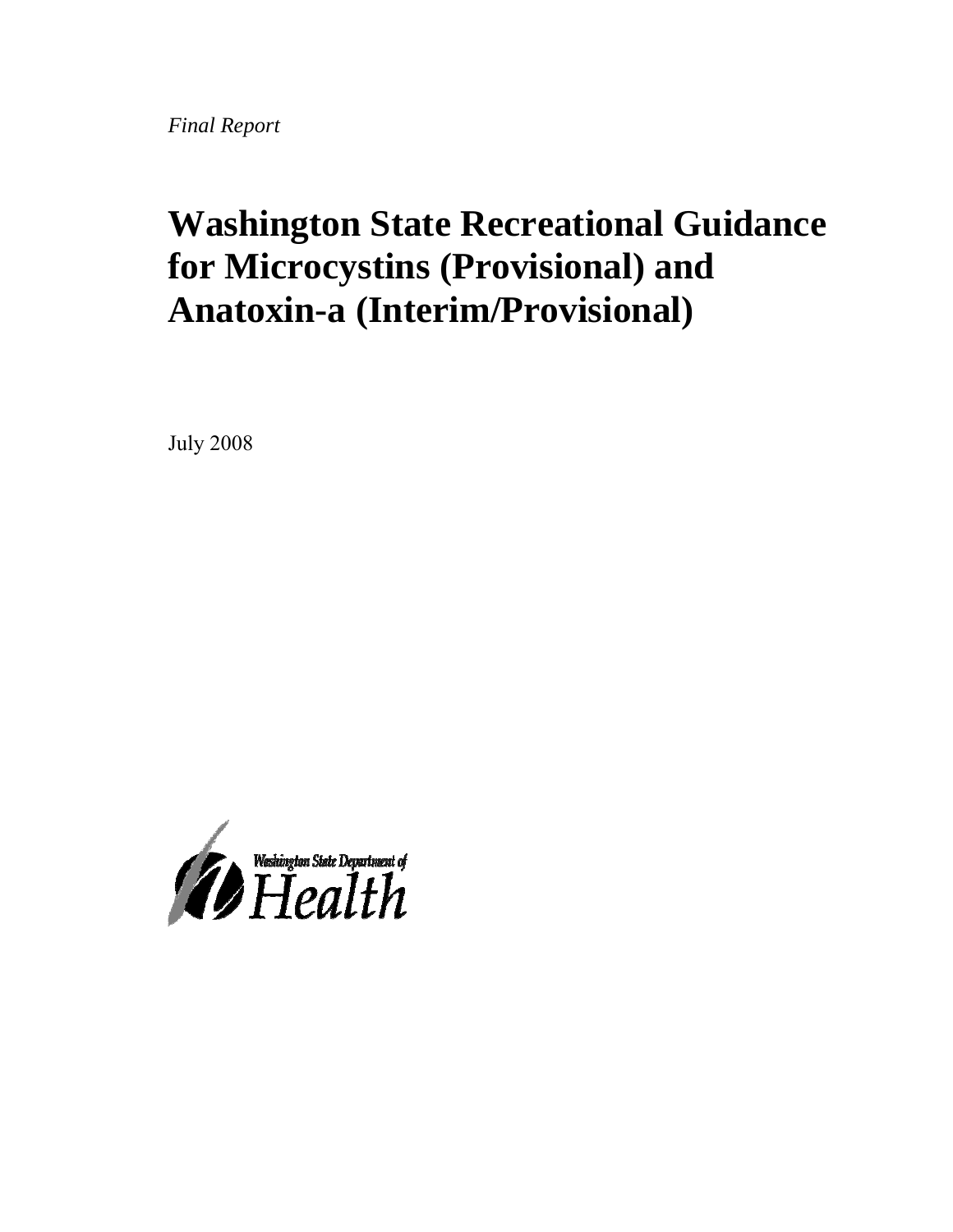*Final Report*

## **Washington State Recreational Guidance for Microcystins (Provisional) and Anatoxin-a (Interim/Provisional)**

July 2008



*Prepared by:*  Joan Hardy, Ph.D. Division of Environmental Health Office of Environmental Health Assessments P.O. Box 47846 Olympia, Washington 98504-7846

For more information or additional copies please call: (206) 236-3173 or Toll free 1-877-485-7316 http://www.doh.wa.gov/ehp/algae DOH 334-177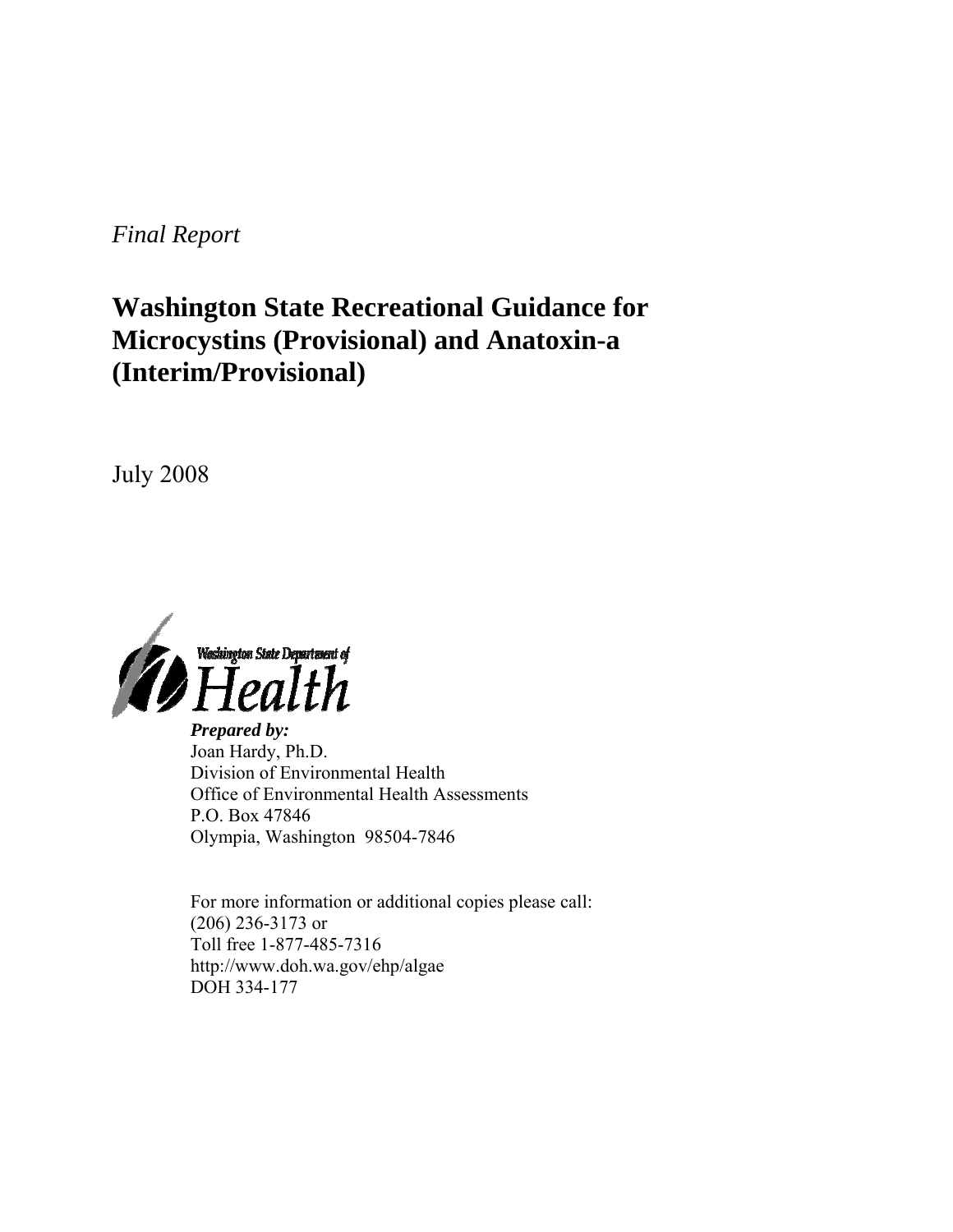## **Acknowledgments**

This project was funded by a grant from Washington Department of Ecology. I appreciate all who participated in the development of recreational guidance values for microcystins and anatoxin-a. Special thanks to the following:

Rob Banes Washington State Department of Health

Kathy Hamel and Joan Clark Washington Department of Ecology

Debra Bouchard and Sally Abella King County Department of Natural Resources

Ray Hanowell and Lindsay Tuttle Tacoma-Pierce County Health Department

Neil Harrington and Alisha Hicklin Jefferson County Health District

Gene Williams and Melissa Burghdoff Snohomish County Surface Water Management

Jim Zimny Bremerton-Kitsap County Health Department

Jean Jacoby Seattle University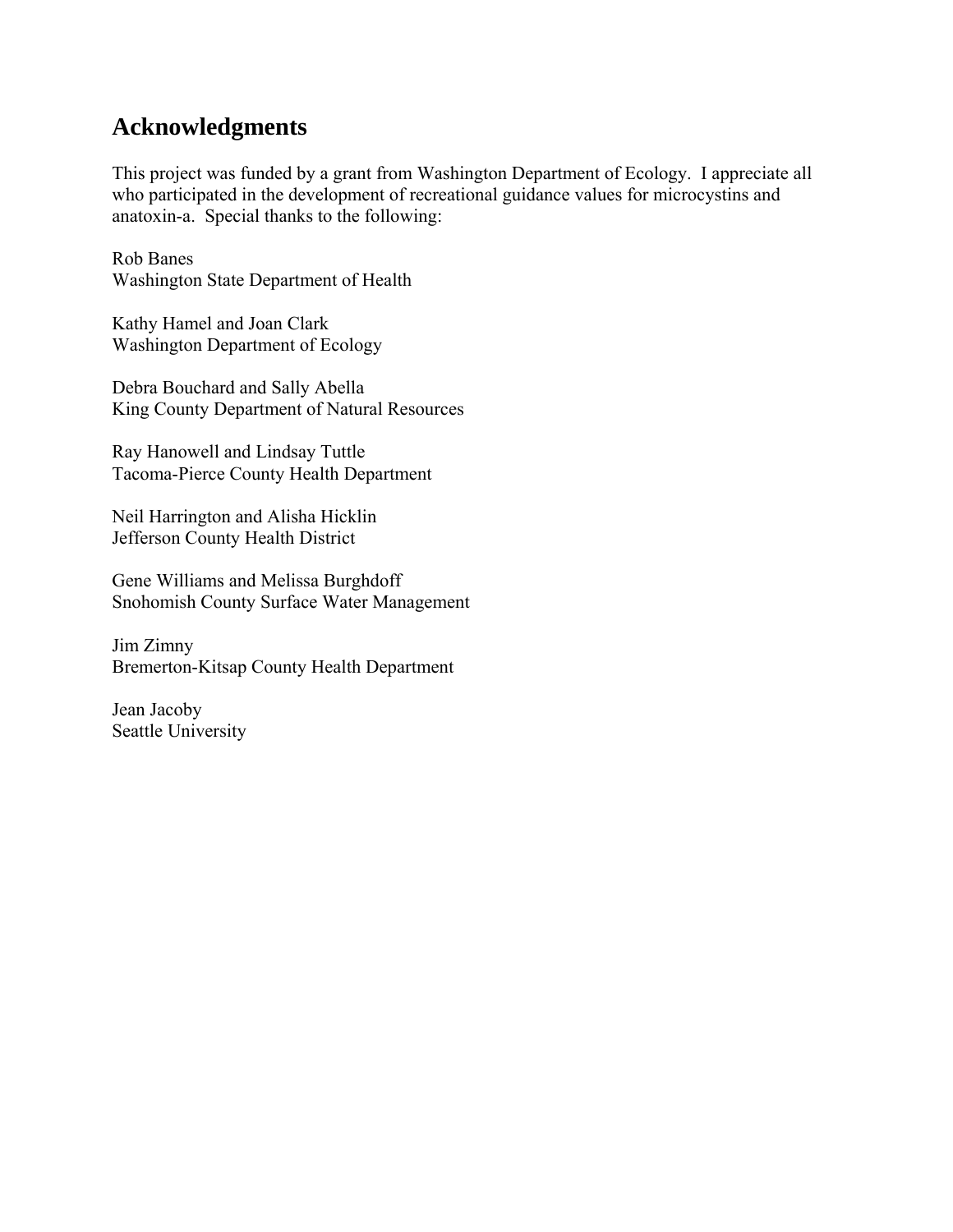| Page                                                                               | <b>Table of Contents</b>                                                                                                                                                                 |  |  |  |  |
|------------------------------------------------------------------------------------|------------------------------------------------------------------------------------------------------------------------------------------------------------------------------------------|--|--|--|--|
| $\mathbf{1}$                                                                       | Introduction                                                                                                                                                                             |  |  |  |  |
| $\mathbf{1}$                                                                       | Cyanobacteria of Concern                                                                                                                                                                 |  |  |  |  |
| $\overline{c}$<br>$\overline{\mathbf{3}}$<br>$\mathfrak{Z}$<br>$\overline{4}$<br>4 | Cyanobacterial Toxins and Symptoms<br>Microcystins<br>Symptoms of Microcystin Exposure<br>Anatoxin-a<br>Symptoms of Anatoxin-a                                                           |  |  |  |  |
| 5                                                                                  | <b>Exposure Pathways</b>                                                                                                                                                                 |  |  |  |  |
| 5<br>5<br>5<br>6<br>6                                                              | Microcystin Risk Levels and Standards<br>Oregon Guidelines<br><b>Vermont Guidelines</b><br>World Health Organization Guidelines<br>Washington Recreational Guidance Values: Microcystins |  |  |  |  |
| 7                                                                                  | Anatoxin-a Risk Levels and Standards                                                                                                                                                     |  |  |  |  |
| 9                                                                                  | Washington Lakes: Three-Tiered Approach to Managing Lakes with<br>Cyanobacterial Blooms                                                                                                  |  |  |  |  |
| 10                                                                                 | Tier I                                                                                                                                                                                   |  |  |  |  |
| 11                                                                                 | Tier II                                                                                                                                                                                  |  |  |  |  |
| 12                                                                                 | Tier III                                                                                                                                                                                 |  |  |  |  |
| 12                                                                                 | <b>Risk Perspective</b>                                                                                                                                                                  |  |  |  |  |
| 13                                                                                 | Summary                                                                                                                                                                                  |  |  |  |  |
| 14                                                                                 | References                                                                                                                                                                               |  |  |  |  |
| 16                                                                                 | Appendix A: Caution, Warning and Danger Signs                                                                                                                                            |  |  |  |  |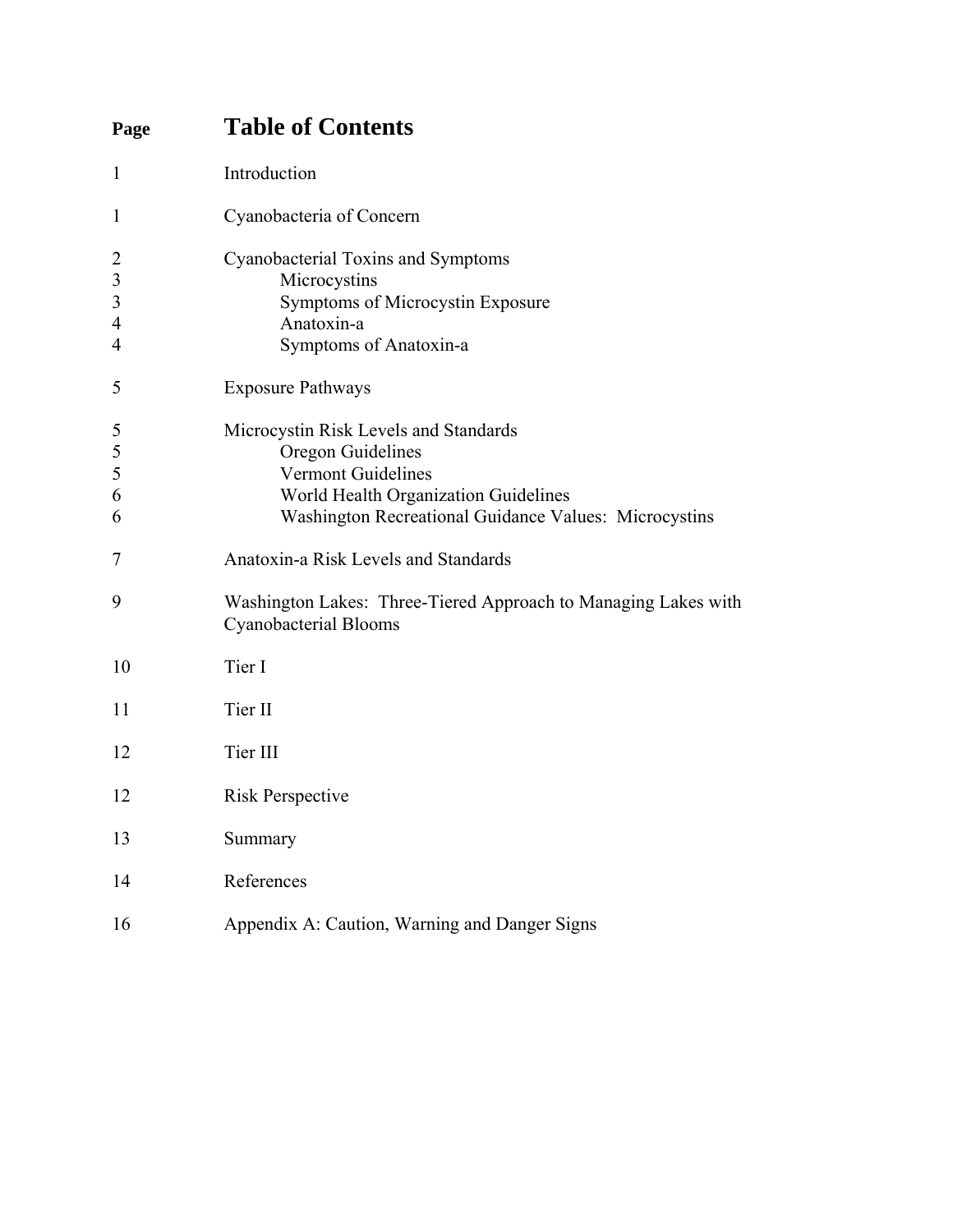# **Page Tables**

- 2 Table 1. World Health Organization list of toxic cyanobacteria
- 6 Table 2. World Health Organization guidelines and risk levels for microcystin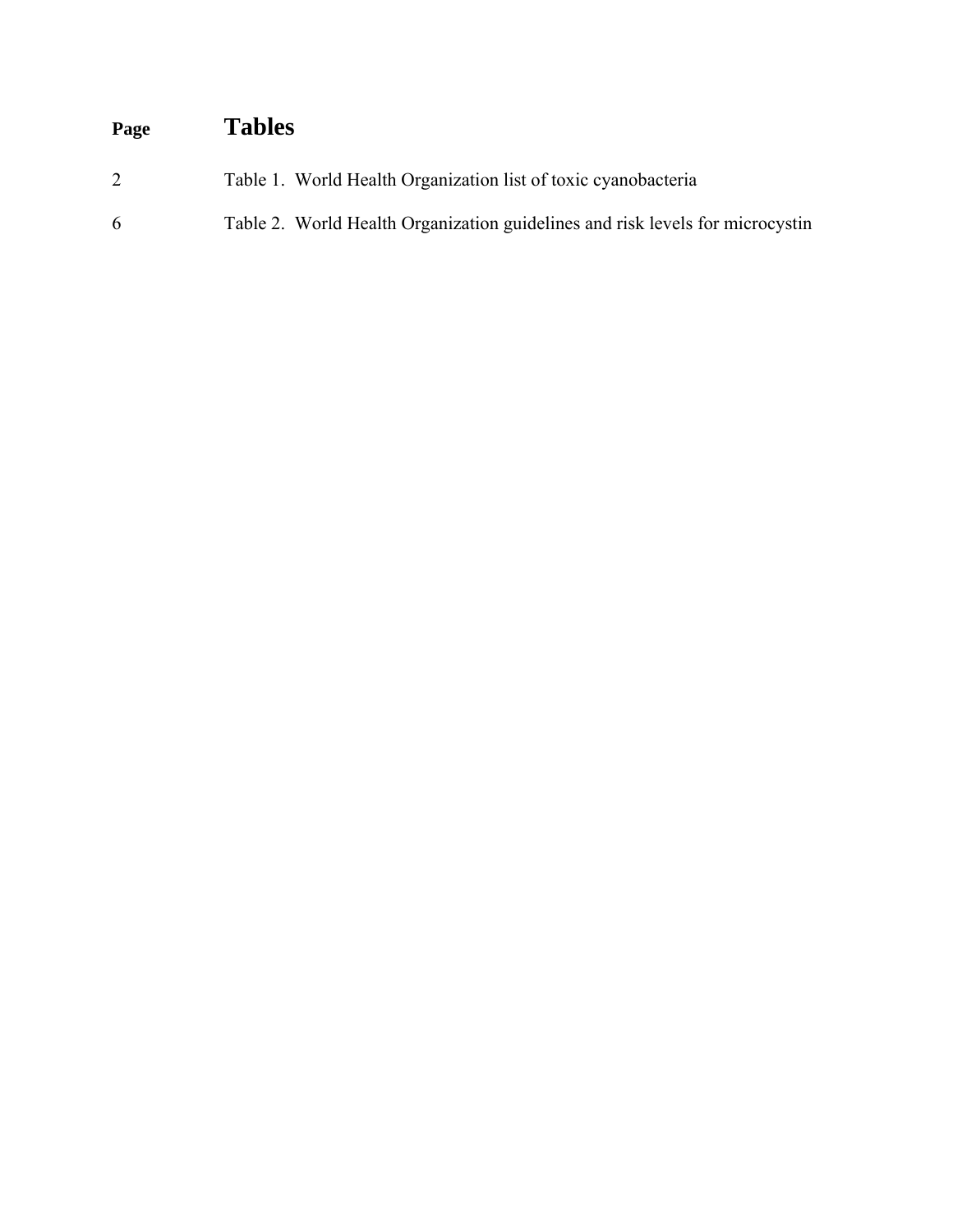# **Page Figures**

10 Figure 1. Three-tiered approach to managing Washington water bodies with cyanobacteria blooms.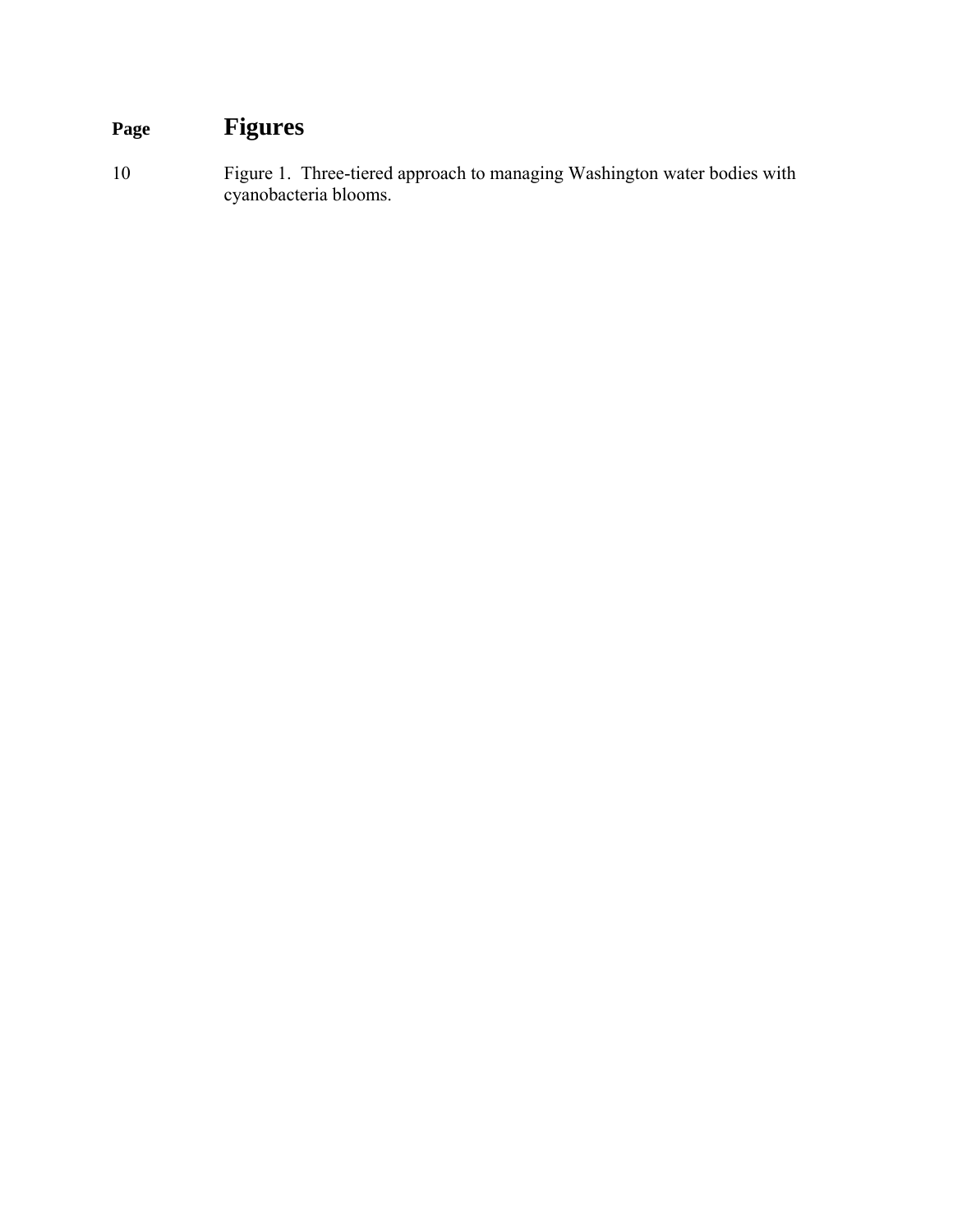## <span id="page-6-0"></span>**Introduction**

Cyanobacteria (also known as blue-green algae) are found in water bodies throughout Washington. When environmental conditions are favorable, cyanobacteria can grow rapidly, often creating a bloom or surface scum. Some conditions that influence bloom formation are nutrient availability, light intensity, water temperature, species competition, wind patterns, water column mixing, and zooplankton predation. In some cases, cyanobacteria produce toxins. Although environmental factors leading to toxin production are not well understood, we do know that toxins are more likely to reach harmful concentrations during bloom conditions. Only laboratory tests can confirm if a bloom is toxic or non-toxic.

Numerous species of cyanobacteria are capable of producing several types of toxins, including hepatotoxins (liver toxins), neurotoxins (nerve toxins), as well as dermal and gastrointestinal irritants. These substances can be toxic to humans, pets, and wildlife. At present, there are no federal recreational standards for cyanobacterial toxins in the U.S.

Toxic cyanobacterial blooms in Washington ponds, lakes, and reservoirs have been documented at an increasing rate over the past 25 years. Periodic reports of pet illnesses and death have recently increased. As a result of citizen concerns, Ecology's Water Quality Program was directed and funded by the legislature to create a Freshwater Algae Control Program. Stakeholders directed Ecology to prioritize a statewide program to test bloom samples for toxicity and to develop recreational guidelines to direct local health jurisdictions (LHJs) in implementation efforts. This document offers recreational guideline values (provisional) for microcystins and anatoxin-a (interim/provisional) and a tiered framework to follow in the event of a toxic occurrence.

## **Cyanobacteria of Concern**

Washington State Department of Health (DOH) has identified a list of cyanobacteria genera and species of concern for lakes in Washington. If the following genera are identified in a water sample from an algal bloom, the sample should be tested for toxicity:

- *Microcystis*
- *Anabaena*
- *Aphanizomenon*
- *Gloeotrichia*
- *Oscillatoria/Planktothrix*
- *Cylindrospermopsis*
- *Lyngbya*
- *Nostoc.*

*Gloeotrichia* is included in this list because exposure to this genus has lead to reports of human health impacts in Washington lakes. A recent study identified microcystin-LR production by *Gloeotrichia echinulata* (Carey et al. 2007).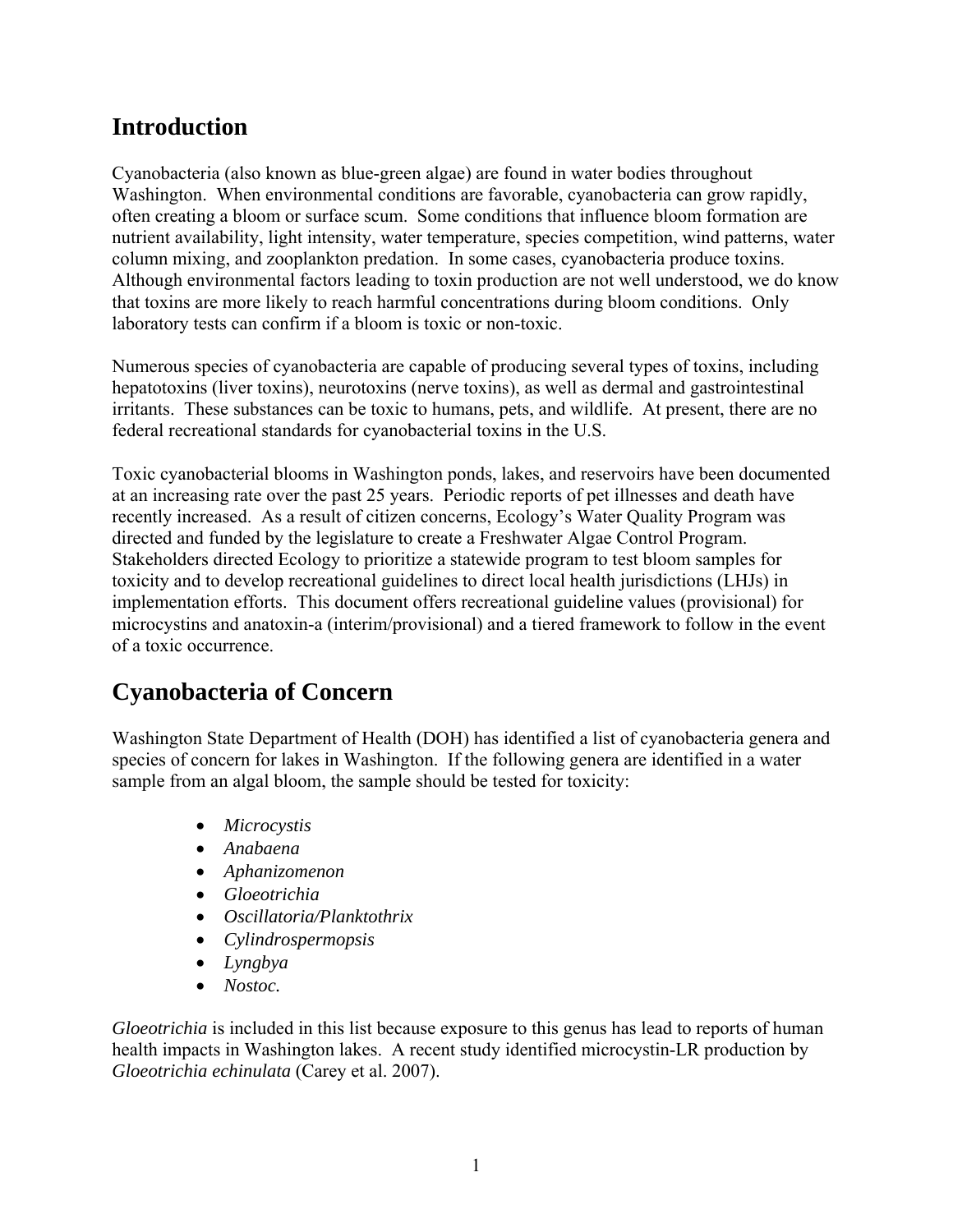<span id="page-7-0"></span>The World Health Organization (WHO 1999) identifies several other genera as capable of producing toxins (Table 1). These species are less likely to be observed in Washington water bodies. They include:

• *Anabaenopsis, Hapalosiphon, Nodularia, Schizothrix, Umezakia*.

Scientists believe that some toxic cyanobacteria remain unidentified. Further, it is likely that many cyanobacterial toxins have not yet been discovered.

## **Cyanobacterial Toxins and Symptoms**

Cyanotoxins are a diverse group of natural toxins that fall into three broad chemical structure groups (Table 1). These are cyclic peptides (microcystins and nodularin), alkaloids (anatoxins, saxitoxins, cylindrospermopsin, aplysiatoxins and lyngbyatoxin), and lipopolysaccharides (irritants). This guidance addresses microcystins and anatoxin-a.

| <b>Toxin group</b>        | Primary target organ<br>in mammals | Cyanobacterial genera              |  |  |  |  |  |  |
|---------------------------|------------------------------------|------------------------------------|--|--|--|--|--|--|
| <b>Cyclic peptides</b>    |                                    |                                    |  |  |  |  |  |  |
| Microcystins              | Liver                              | Microcystis, Anabaena,             |  |  |  |  |  |  |
|                           |                                    | Planktothrix (Oscillatoria),       |  |  |  |  |  |  |
|                           |                                    | Nostoc, Hapalosiphon,              |  |  |  |  |  |  |
|                           |                                    | Anabaenopsis                       |  |  |  |  |  |  |
| Nodularin                 | Liver                              | Nodularia                          |  |  |  |  |  |  |
| <b>Alkaloids</b>          |                                    |                                    |  |  |  |  |  |  |
| Anatoxin-a                | Nerve synapse                      | Anabaena, Planktothrix             |  |  |  |  |  |  |
|                           |                                    | (Oscillatoria), Aphanizomenon      |  |  |  |  |  |  |
| Anatoxin-a(s)             | Nerve synapse                      | Anabaena                           |  |  |  |  |  |  |
| Aplysiatoxins             | Skin                               | Lyngbya, Schizothrix, Planktothrix |  |  |  |  |  |  |
|                           |                                    | (Oscillatoria)                     |  |  |  |  |  |  |
| Cylindrospermopsins       | Liver                              | Cylindrospermopsis,                |  |  |  |  |  |  |
|                           |                                    | Aphanizomemon, Umezakia            |  |  |  |  |  |  |
| Lyngbyatoxin-a            | Skin, gastrointestinal tract       | Lyngbya                            |  |  |  |  |  |  |
| Saxitoxins                | Nerve axons                        | Anabaena, Aphanizomenon,           |  |  |  |  |  |  |
|                           |                                    | Lyngbya, Cylindrospermopsis        |  |  |  |  |  |  |
| Lipopolysaccharides (LGS) | Potential irritant; affects        | All                                |  |  |  |  |  |  |
|                           | any exposed tissue                 |                                    |  |  |  |  |  |  |

**Table 1.** World Health Organization (WHO) list of toxic cyanobacteria.

**From**: WHO. 1999. Toxic Cyanobacteria in Water: A guide to their public health consequences, monitoring and management. Edited by Ingrid Chorus and Jamie Bartram. E & FN Spon. London and New York.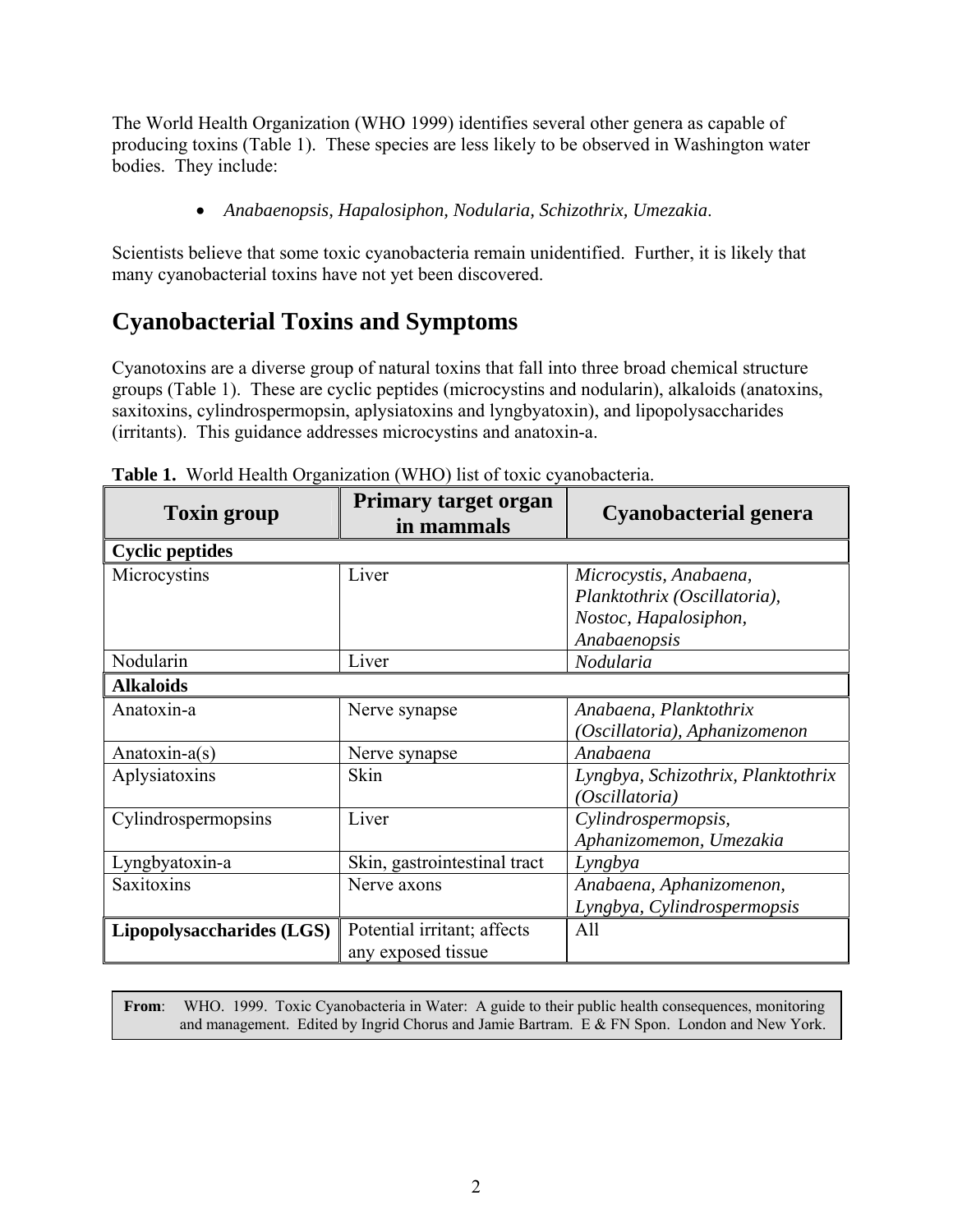### **Microcystins**

Microcystins are the most thoroughly investigated cyanobacterial toxins (Falconer 2005). At least 71 structural variants have been identified, and microcystin-LR is the variant most commonly found in cyanobacteria (Huisman et al. 2005, Botana 2007). Microcystins have been identified in *Anabaena, Microcystis*, *Oscillatoria* (*Planktothrix*), *Nostoc,* and *Anabaenopsis* species and from the terrestrial genus *Hapalosiphon* (WHO 1999). More than one microcystin may be found in a particular cyanobacteria strain.

Microcystins are cyclic heptapeptides that primarily affect the liver in animals. A lethal dose of microcystins in vertebrates causes death by liver necrosis within hours or up to a few days. Microcystins block protein phosphatases 1 and 2A (important molecular switches in all eukaryotic cells) with an irreversible covalent bond (MacKintosh et al. 1990 in WHO 2003). Liver injury is likely to go unnoticed and results in (external) noticeable symptoms only when it is severe (WHO 2003). Other studies have shown that microcystin toxicity is cumulative (Fitzgeorge et al. 1994). Researchers suspect microcystins are liver carcinogens, which could increase cancer risk to humans following continuous, low level exposure.

#### **Symptoms of Microcystin Exposure**

Symptoms of microcystin poisoning may take 30 minutes to 24 hours to appear, depending upon the size of the animal affected and the amount of toxin consumed. Gross and histopathologic lesions caused by microcystins are quite similar among species, although species sensitivity and signs of poisoning can vary depending on the type of exposure. One of the earliest effects (15-30 minutes) of microcystin poisoning is increased serum concentrations of bile acids, alkaline phosphatase, γ-glutamyltransferase, and AST. Microcystin symptoms in mammals and other animals may include jaundice, shock, abdominal pain/distention, weakness, nausea/vomiting, severe thirst, rapid/weak pulse, and death.It is likely that the number of incidents with low-level symptoms such as nausea, vomiting, and diarrhea associated with recreational exposure to cyanobacterial toxins are under reported. Death may occur following exposure to very high concentrations within a few hours (usually within 4-24 hours) or up to a few days. Death is due to intrahepatic hemorrhage and hypovolemic shock. In animals that live more than a few hours following high level exposure, hyperkalemia or hypoglycemia, or both, may lead to death from liver failure within a few days (Merck Veterinary Manual 2008 online at: [http://www.merckveterinarymanual.com/mvm/index.jsp?cfile=htm/bc/210200.htm\)](http://www.merckveterinarymanual.com/mvm/index.jsp?cfile=htm/bc/210200.htm).

According to the Merck Veterinary Manual, surviving animals have a good chance for recovery because the toxins have a steep dose-response curve. Activated charcoal oral slurry is likely to benefit exposed animals, even though therapies for cyanobacterial poisonings have not been investigated in detail. The link states that an ion-exchange resin such as cholestyramine has proved useful to absorb the toxins from the GI tract and that certain bile acid transport blockers such as cyclosporin A, rifampin, and silymarin injected before dosing of microcystin have been effective in preventing hepatotoxicity in laboratory studies.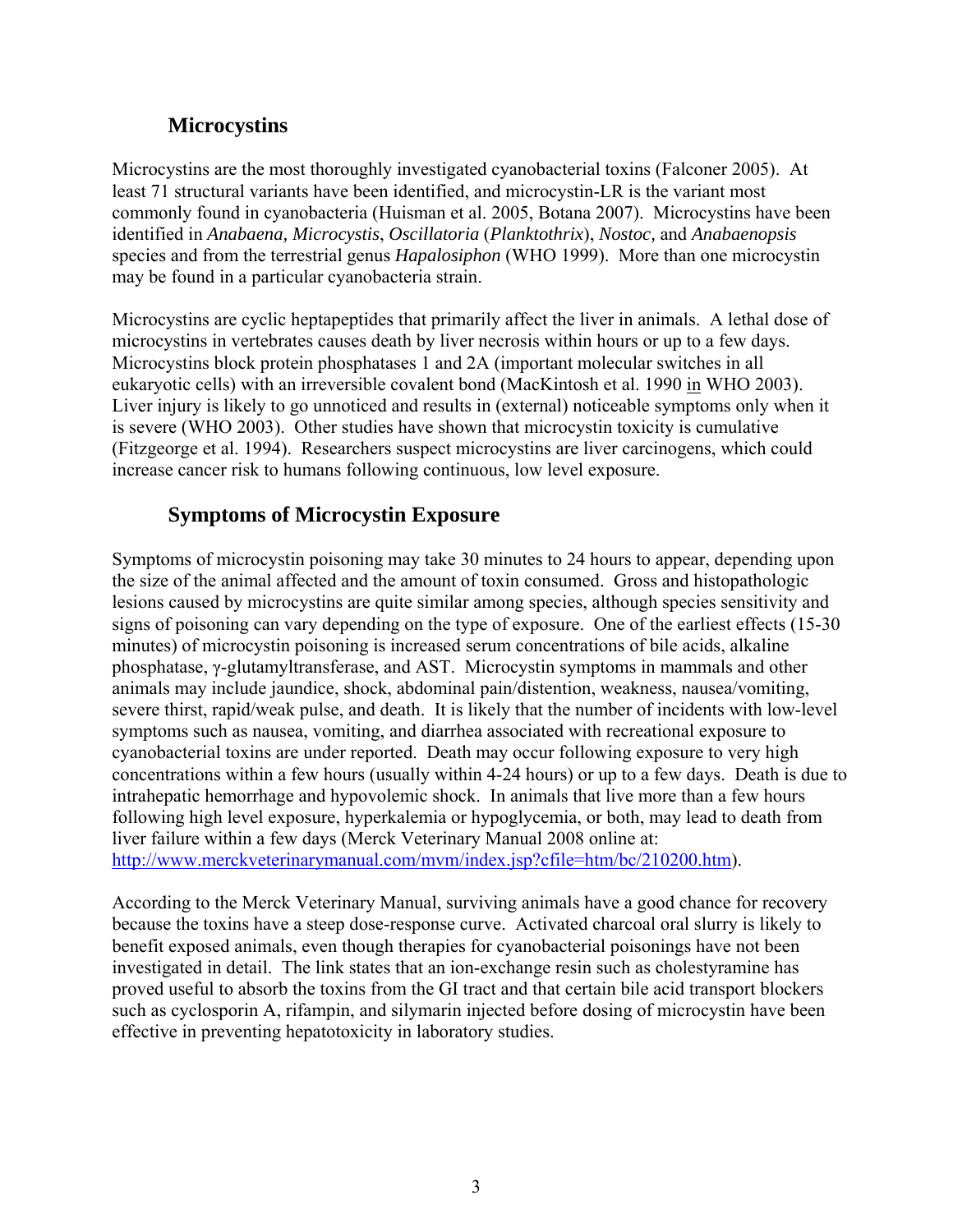#### **Anatoxin-a**

Anatoxin-a is one of three neurotoxic alkaloids that have been isolated from cyanobacteria (Falconer 2005). It is produced by various species of cyanobacteria including *Anabaena*, *Planktothrix* (*Oscillatoria*), *Aphanizomenon*, *Cylindrospermum,* and *Microcystis* spp. Anatoxina was first detected in Canada in the 1960s (Gorham et al. 1964). Between 1961 and 1975, cattle and dog poisonings associated with *Anabaena flos-aquae* blooms occurred in six locations in Canada. Since then, most anatoxin-a detections have been in Europe, and, outside Europe, in North America (Botana 2007).

Anatoxin-a is a bicyclic secondary amine that mimics the neurotransmitter acetylcholine and binds to the nicotinic acetylcholine receptor at the axon terminal at the neuromuscular interface (Botana 2007, Huisman et al. 2005). Binding of anatoxin-a is irreversible; the sodium channel is locked open, becomes overstimulated, fatigued, and eventually paralyzed. In the respiratory system, anatoxin-a exposure results in a lack of oxygen to the brain, subsequent convulsions, and death by suffocation. Anatoxin-a is about 20 times more potent a nicotinic agonist than acetylcholine (Botana 2007).

A methylene analogue of anatoxin-a called homoanatoxin-a was isolated from *Planktothrix formosa* in Norway. Symptoms of homoanatoxin-a are similar to those observed with anatoxina. This analogue has been found recently in Ireland and Japan (Botana 2007).

Alkaloid toxins are more likely to be present in free water than the cyclic peptide toxins microcystins and nodularin (WHO 2003). While microcystins appear to be more common than neurotoxins, neurotoxins are more potent and have caused severe animal poisonings in North America, Europe, and Australia (WHO 2003). Anatoxin degrades readily to nontoxic degradation products in sunlight and at a high PH (Botana 2007). In natural blooms in eutrophic lakes, anatoxin-a half-life is typically less than 24 hours, while the half-life in the laboratory was about five days (WHO 1999). The rapid degradation of anatoxin-a presents problems with determining toxin levels after exposure. According to Botana (2007), samples should be protected from light and acidified prior to storage at -20 $^{\circ}$ C in order to limit anatoxin-a degradation.

#### **Symptoms of Anatoxin-a Exposure**

Neurotoxins are notoriously rapid acting poisons; anatoxin-a was originally called very fast death factor (VFDF) due to its potency (Botana 2007). Illness and death to an animal may occur within a few minutes to a few hours after exposure, depending on the size of the animal and amount of toxic bloom consumed. An animal with anatoxin-a toxicosis may exhibit staggering, paralysis, muscle twitching, gasping, convulsions, backward arching of neck in birds, and death.

Livestock that drink large amounts of contaminated water and pets that collect scum on their fur then ingest it by licking are at highest risk from anatoxin-a exposure. While anatoxin-a is largely retained within cells when conditions for growth are favorable, toxins will be liberated in the gastrointestinal tract if water containing toxic cells is consumed (WHO 1999, Botana 2007). However, ingestion of a sublethal dose of these neurotoxins leaves no chronic effects and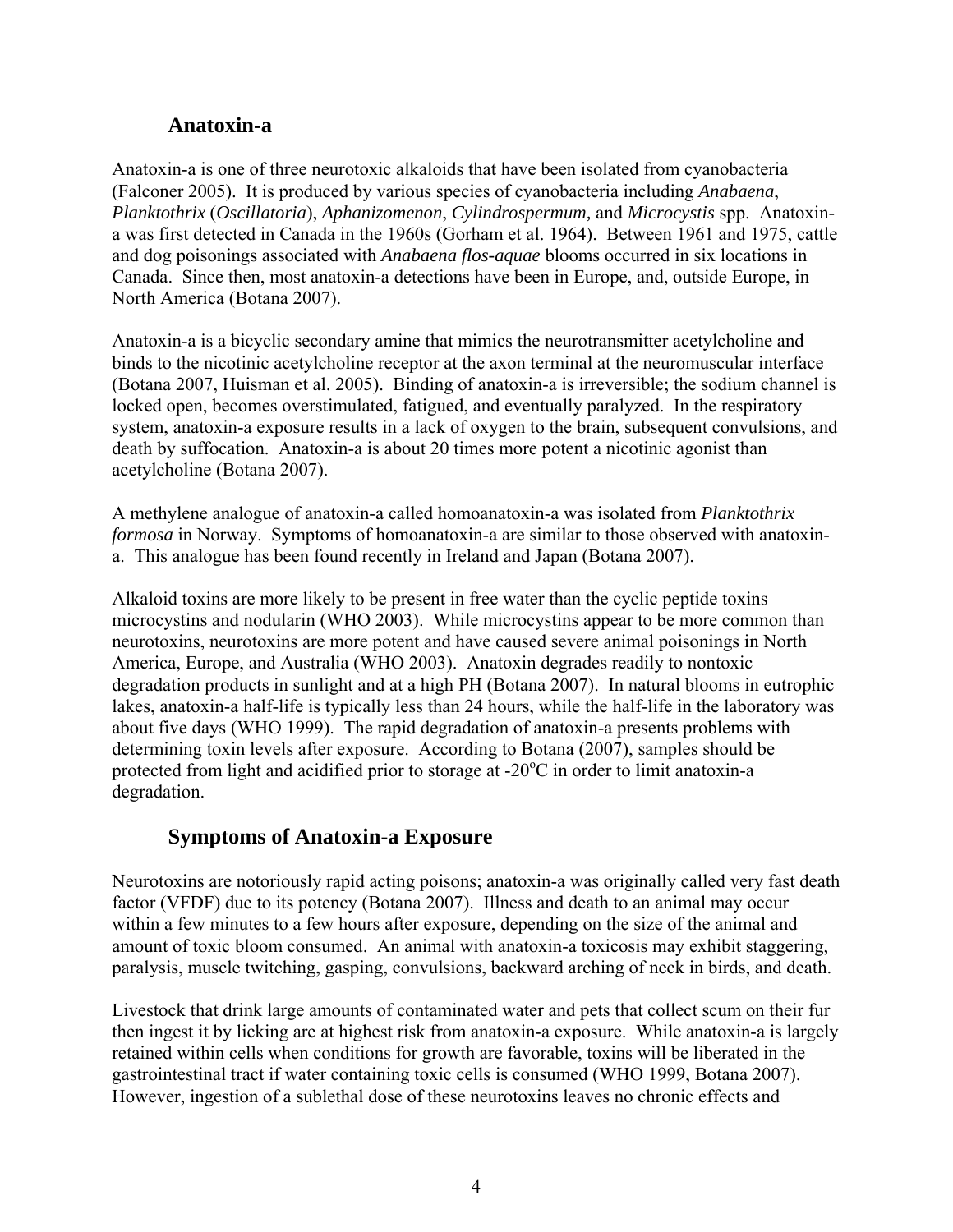<span id="page-10-0"></span>recovery appears to be complete with no ongoing injury (WHO 2003). Exposure leaves no sign of organ damage and residual toxin is rapidly degraded (Botana 2007).

## **Exposure Pathways**

The most likely exposure pathways to microcystins and anatoxin-a are through recreational contact, contaminated drinking water, and ingestion of dietary blue-green algae supplements (which are derived from freshwater algae). Long-term chronic ingestion via drinking water and exposure through consumption of fish and shellfish are not considered in the following exposure scenario. This effort focuses on recreational exposure, which includes activities such as swimming, wind surfing, jet skiing, and water skiing. For this assessment, DOH assumes that a swimmer or other lake user ingests 0.05 liters of water per hour and that exposure lasts for two hours per day per year.

## **Microcystin Risk Levels and Standards**

While there is no U.S. recreational guideline for microcystins, risk from recreational exposure has been addressed in two states: Oregon and Vermont (Stone and Bress 2007). In addition, WHO has published guidelines for drinking water and recreation. The three approaches are summarized below.

### **Oregon Guidelines**

In 2005, Oregon adopted two mechanisms for issuing advisories for recreational waters. In the first, a lake is immediately posted upon the identification of visible scum dominated by potentially toxigenic cyanobacteria. The second mechanism uses cell densities to trigger advisories. A lake is posted if the cell density of total toxigenic cyanobacteria equals or exceeds 100,000 cells/mL, unless the bloom has *Microcystis* or *Planktothrix* species, in which case the lake would be posted if there are 40,000 cells/mL. The guidance value associated with *Microcystis* or *Planktothrix* cell counts used by Oregon is estimated to correlate with the production of 8 µg/L microcystin. In Oregon, several water bodies are monitored regularly for toxic blooms and a press release is issued to media outlets when a water body is posted.

## **Vermont Guidelines**

In Vermont, the State Department of Health and the University of Vermont collaborate in monitoring Lake Champlain for cyanobacteria, microcystins, and anatoxin-a. Peak concentrations occur in August and are heaviest in one lake bay. Vermont has a tiered system, calling for beach closings with the visible presence of cyanobacterial scum. Beaches reopen if no visible scum is present and the concentration of microcystin-LR is 6 µg/L or less. Vermont uses two types of postings: an informational poster to raise awareness of cyanobacteria and scum formation, and a "Beach Closed" sign for public swimming beaches.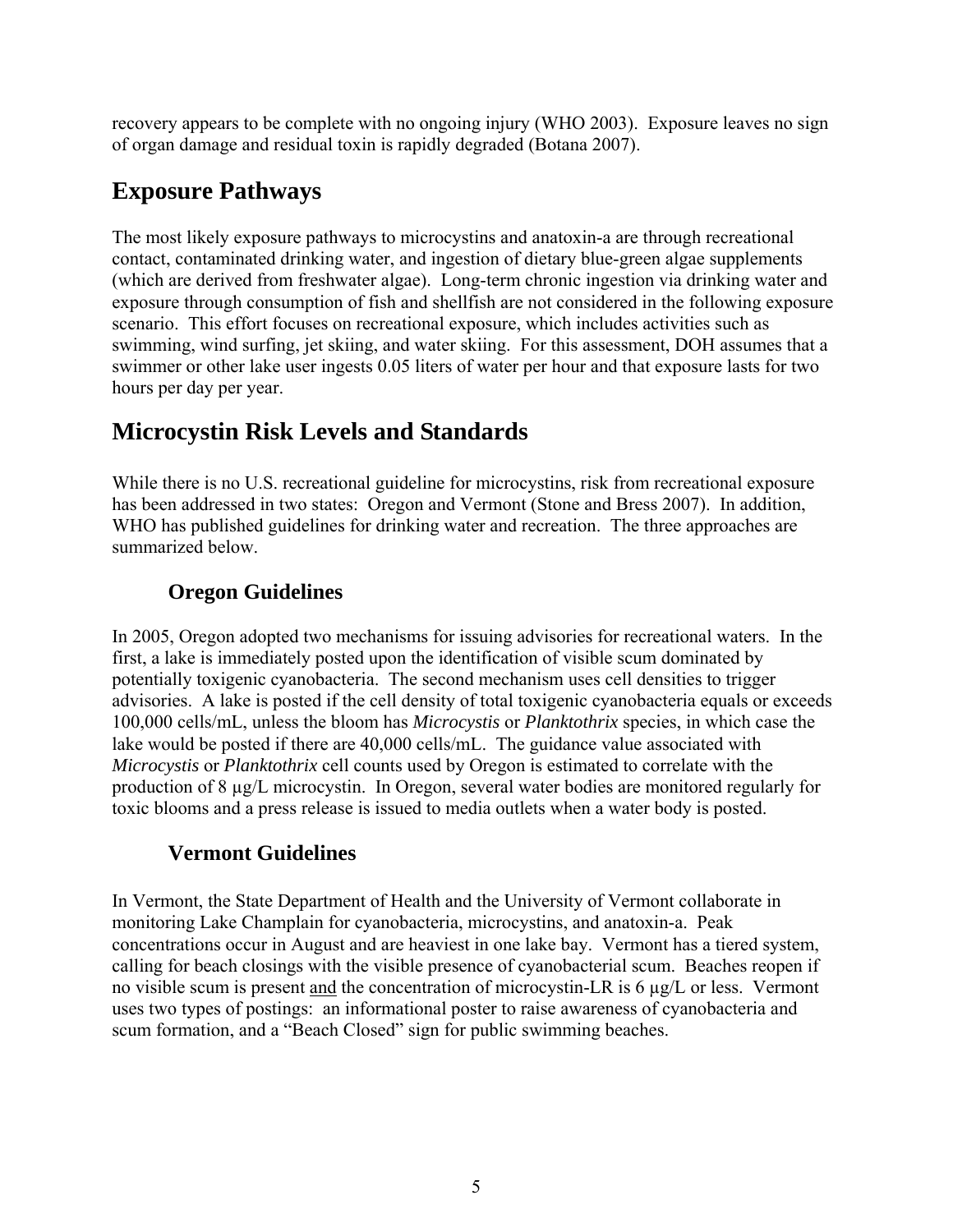#### **World Health Organization Guidelines (WHO)**

<span id="page-11-0"></span>WHO has provided a provisional guideline for microcystin-LR in drinking water (0.001 mg/L) and a tolerable daily intake (provisional) of 0.04 µg/kg-day (Table 2). The TDI was based on liver pathology observed in a 13-week study in mice, with an uncertainty factor of 1000. For recreational guidance, WHO developed microcystin concentrations corresponding to low  $(4\mu g/L)$ , moderate  $(20 \mu g/L)$ , and high (scums) risk associated with cyanobacteria densities (Table 2).

|                                    | <b>Microcystin</b><br>concentration | Cyanobacteria cells/ml |
|------------------------------------|-------------------------------------|------------------------|
| <b>Tolerable Daily Intake</b>      | $0.04 \mu g/kg$ -day                |                        |
| (provisional)                      |                                     |                        |
| <b>Recreational Bathing Waters</b> |                                     |                        |
| Low risk                           | $4 \mu g/L$                         | 20,000                 |
| Moderate risk                      | $20 \mu g/L$                        | 100,000                |
| High risk                          |                                     | <b>Scums</b>           |
| <b>Drinking Water</b>              | $1 \mu g/L$                         |                        |
| (provisional)                      |                                     |                        |

|  |  |  |  | Table 2. World Health Organization (WHO) guidelines and risk levels for microcystin. |  |  |  |  |
|--|--|--|--|--------------------------------------------------------------------------------------|--|--|--|--|
|--|--|--|--|--------------------------------------------------------------------------------------|--|--|--|--|

#### **Washington Recreational Guidance Values: Microcystins**

For Washington, DOH recommends the use of a recreational guidance value for microcystins (provisional) calculated as follows:

**Guidance value (** $\mu g/L$ **) = TDI X BW,** where  **IR** 

 $TDI = 0.04 \mu g/kg$ -day  $BW = 15$  kg child  $IR = 0.05$  L/h, assuming 2 h/d.

The tolerable daily intake (TDI) used in the above equation was developed by WHO based on microcystin-LR orally administered to mice, with observed effects on the liver. This limit accounts for chronic exposure to microcystin, including daily swimming, incidental ingestion, and inhalation through sinus passages. The resulting (provisional) recreational guidance value for Washington, as recommended by DOH, is 6 µg/L. This recommendation has been reviewed and accepted by DOH's Scientific Advisory Committee.

DOH's recommendation may change in the future if EPA's DRAFT risk reference dose of 0.006 µg/kg-day (derived for short-term and subchronic exposure durations) is adopted after review (USEPA 2006a). Because EPA's risk reference dose has not been adopted and because it is inconsistent with the WHO TDI, DOH's recommended recreational guidance value is provisional and may be updated as new information becomes available or if federal guidelines are developed.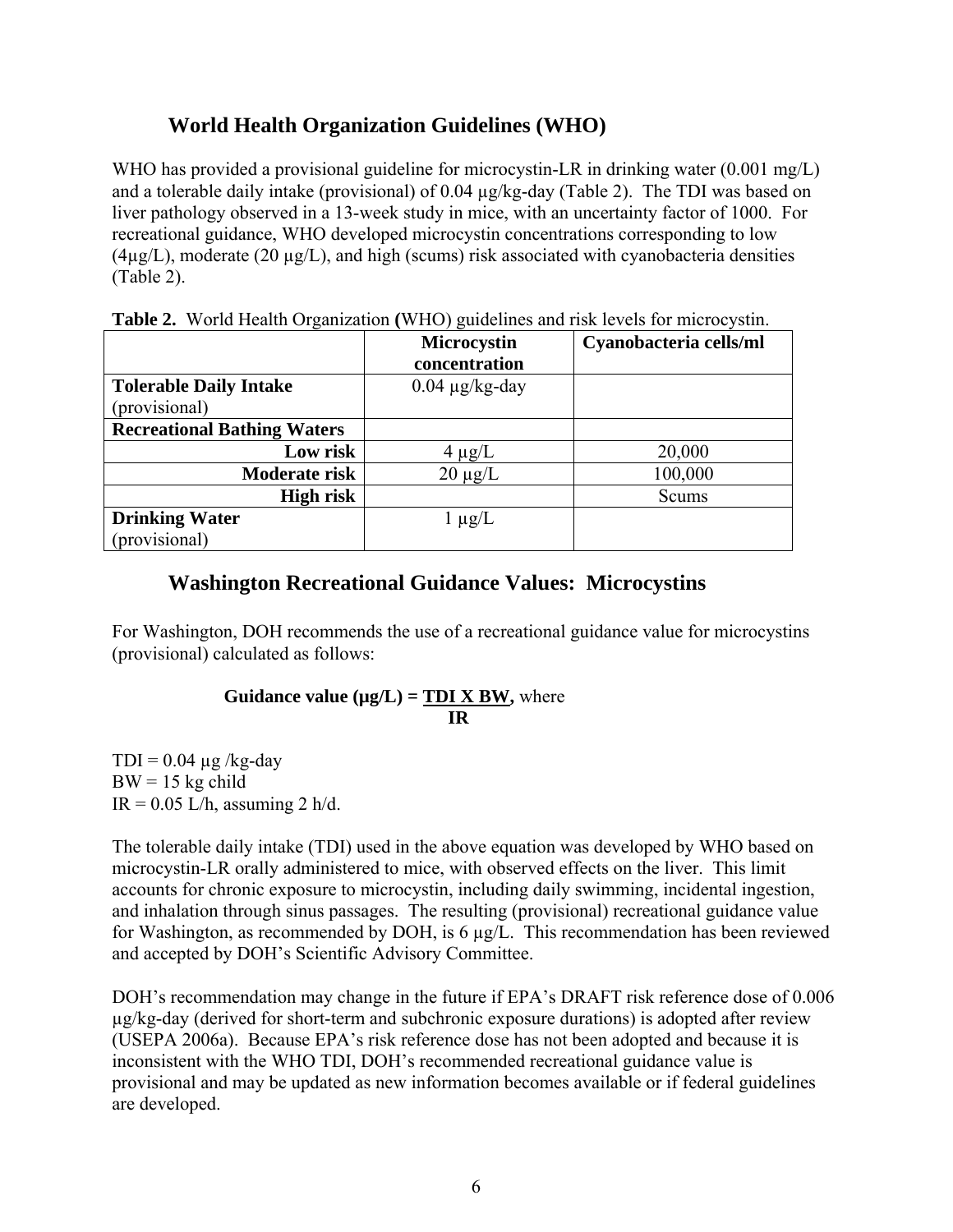Some counties in Washington use cell densities to monitor lakes. DOH considered using cell counts in a state management approach, particularly for anatoxin-a, but did not include cell densities to trigger an advisory because Ecology does not fund cell counts, only toxicity tests. At the county level, a local health jurisdiction (LHJ) may follow WHO guidelines and post a lake if the cell density of total toxigenic cyanobacteria equals or exceeds 100,000 cells/mL, unless the bloom has *Microcystis* or *Planktothrix* species, in which case the lake would be posted if there are 20,000 cells/mL. The guidance value associated with *Microcystis* or *Planktothrix* cell counts is estimated to correlate with the production of  $4 \mu g/L$  microcystin.

## **Anatoxin-a Risk Levels and Standards**

Anatoxin-a is a potent acute neurotoxin. Available data indicate that health concerns based on chronic toxicity (vs. acute toxicity) of anatoxin-a would not be significant (WHO 1999). In 1999, WHO concluded that the toxicity database is insufficient for derivation of a TDI for anatoxin-a. Metcalf and Codd (2004) report that further toxicity data via oral and lifetime exposure are needed to derive guidance values for remaining known cyanobacterial toxins, including anatoxin-a. Oral toxicity and lifetime-exposure studies are ideal to minimize uncertainties and have been determined only for microcystin-LR and recently for cylindrospermopsin. Because acute effects are the primary endpoint of concern for recreational exposure to anatoxin-a and data are not available for derivation of an acute RfD, DOH reviewed other options for use in recreational guidance and has recommended the most protective approach until an acute RfD is available to calculate an anatoxin-a guidance value.

A 2006 EPA DRAFT toxicological review of anatoxin-a concluded that available oral toxicity information is inadequate to support derivation of oral RfD values for acute and chronic exposure durations to anatoxin-a. The anatoxin-a database is limited in number and quality of studies on effects following oral exposure to sublethal levels. However, neurotoxicity and death were observed in acute, short-term, and subchronic oral animal studies (USEPA 2006b). The authors conclude in their draft report that available data are insufficient to derive acute and chronic oral RfDs.

Based on the above data, EPA (2006b) was able to derive a DRAFT short-term RfD of 3 X  $10^{-3}$ mg/kg-day by dividing the no observed adverse effect level (NOAEL) by an uncertainty factor of 1000 (10 for interspecies extrapolation, 10 for interindividual variability, and 10 for database deficiencies). The NOAEL of 2.5 mg/kg-day was based on a systemic toxicity study in mice exposed to anatoxin-a for 28 days (Fawell and James 1994, Fawell et al. 1999). Using the equation:

#### **Guidance value (mg/L) = Short-term RfD X BW,** where **IR** IR

Short-term  $RfD = 0.003$  mg /kg-day  $BW = 15$  kg child  $IR = 0.05$  L/h, assuming 2 h/d.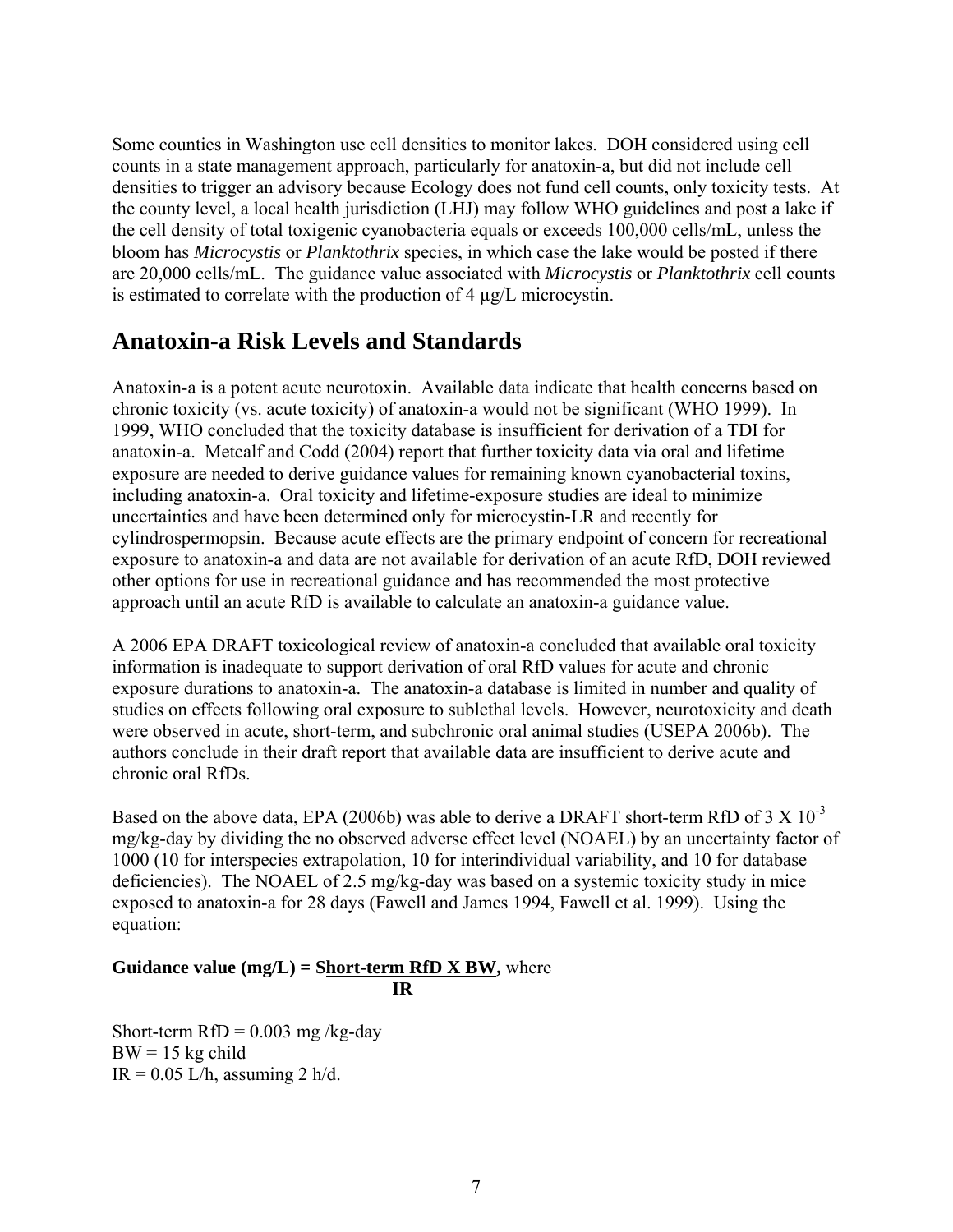The resulting short-term recreational guidance value using the short-term RfD would be 0.45 mg/L  $(450 \mu g/L)$ .

Additionally, EPA (2006b) derived a DRAFT subchronic RfD of 5 X 10-4 mg/kg-day by dividing the NOAEL by an uncertainty factor of 1000 (10 for interspecies extrapolation, 10 for interindividual variability, and 10 for database deficiencies). The NOAEL of 0.5 mg/kg-day was based on systemic toxicity in rats exposed to anatoxin-a for seven weeks (Astrachan and Archer 1981 in EPA 2006, Astrachan et al. 1980).A short-term recreational guidance value was calculated as follows:

#### **Guidance value (mg/L) = Subchronic RfD X BW,** where **IR** IR

Subchronic RfD =  $0.0005$  mg/kg-day  $BW = 15$  kg child  $IR = 0.05$  L/h, assuming 2 h/d.

The resulting subchronic recreational guidance value using the subchronic RfD would be 0.075 mg/L  $(75 \mu g/L)$ .

As stated previously, neither guidance value calculated above is based on acute toxicity data. The endpoint of concern for anatoxin-a is the acute endpoint (frank effects or death).Acute toxicity data for anatoxin-a are limited to results of lethality assays in mice, with neurotoxicity identified as the cause of death and with a single dose  $LD_{50}$  value of 13.3 mg anatoxin-a/kg (Fitzgeorge et al, 1994, Stevens and Krieger 1991). Fawell et al. (1999) conducted studies to assess the risk of effects on man of ingestion of anatoxin-a at low levels over longer periods. Their study used *in vivo* and *in vitro* experiments to investigate subacute toxicity, teratogenicity, and pharmacology of anatoxin-a in the mouse. Repeated sub-lethal oral administration over 28 days did not produce any reliable evidence of treatment-related toxicity and the authors conclude that anatoxin-a does not appear to be a developmental toxicant in mice. In their conclusions, the authors indicate that a guideline value for anatoxin-a in drinking water of 1µg/L would provide an adequate margin of safety of about three orders of magnitude (Fawell et al. 1999).

In summary, DOH recommends the use of 1 ug/L to provide an adequate margin of safety of about three orders of magnitude, based on Fawell et al. (1999). This recommendation is a protective approach for use in the absence of an acute anatoxin-a RfD and was accepted by DOH's Scientific Advisory Committee. The recommendation of 1 ug/L will be updated when an acute RfD for anatoxin-a is available to calculate a guidance value.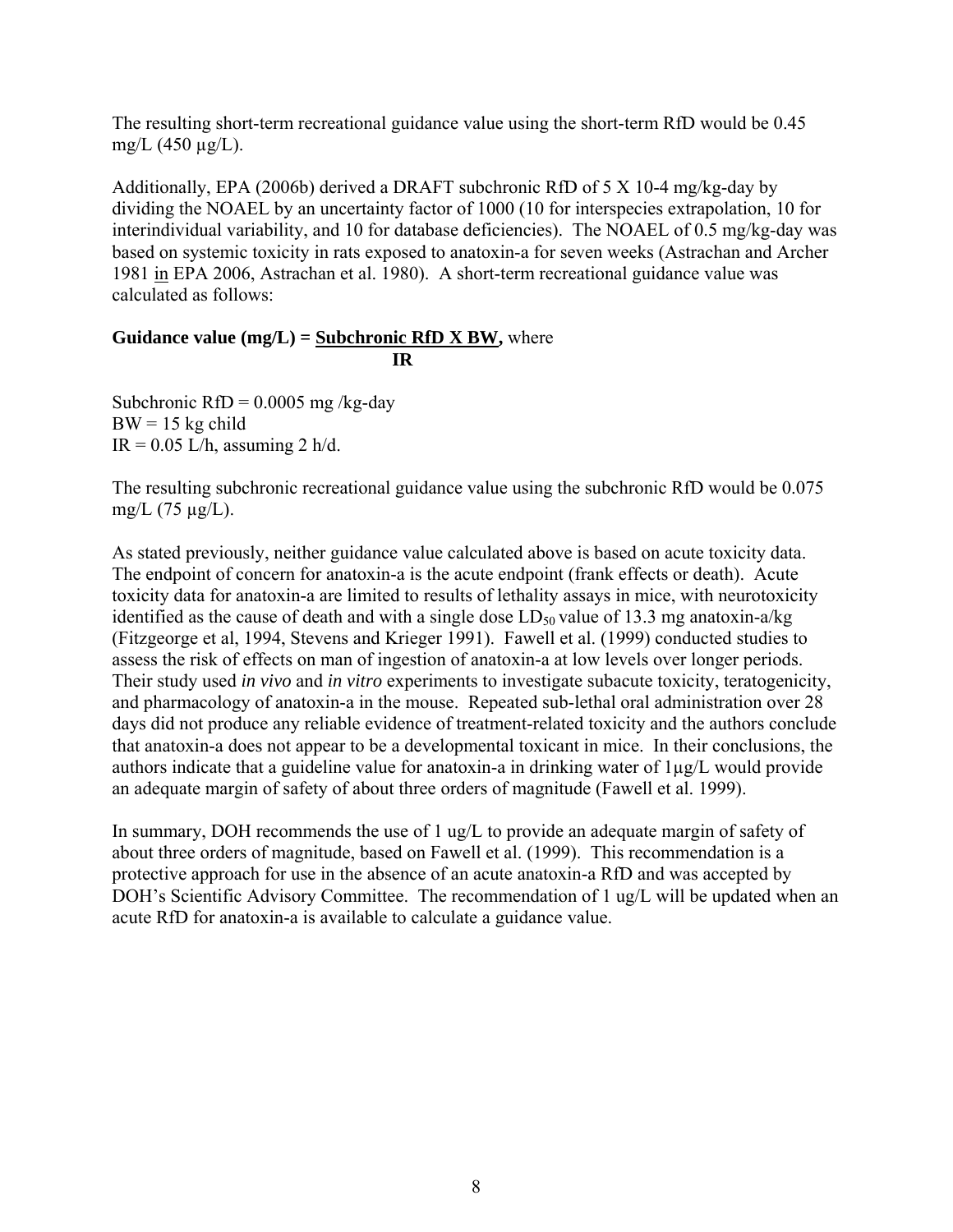## <span id="page-14-0"></span>**Washington Lakes: Three-Tiered Approach to Managing Lakes with Cyanobacterial Blooms**

The following framework for managing toxic or potentially toxic cyanobacterial blooms uses a three-tiered approach. The framework applies the recreational guidance values derived above (6  $\mu$ g/L microcystins and 1  $\mu$ g/L anatoxin-a) and is recommended for managing Washington lakes (Figure 1).

A unique feature of the Washington approach to cyanobacterial blooms in lakes is that bloom samples from all water bodies are eligible for toxicity testing. DOH and Ecology have incorporated outreach and educational efforts to encourage local health jurisdictions (LHJs), other agencies, lake residents, and the general public to notify Ecology or LHJ when a potential bloom is observed. The reported incidence of blooms may be associated more with the circumstance of observation than any other single factor.

Observers should look for developing blooms and surface accumulations which can occur in any nutrient-rich water such as lakes, ponds, or river embayments. Although conditions needed for a bloom to form or produce toxin are complex and uncertain, elevated nutrients such as nitrogen and phosphorous, pH 6-9, and favorable temperatures support cyanobacteria growth. Weather conditions can influence the area of biomass accumulation. For example, intense rain or heavy wind conditions mix water so that surface accumulations may not be evident. Also, a steady, light wind may blow surface waters toward a given shore and cause biomass accumulations. Because scum formations and blooms are extremely transitory in nature and highly influenced by wind patterns, it is challenging to quantify toxin levels from one or two samples unless a scum covers the entire lake.

Upon notification of a potential bloom, the LHJ or other agency staff (or lake resident) will obtain a sample number from Ecology, sample the water body experiencing the bloom, then send the sample to the laboratory for toxicity tests. Sampling and shipping directions are available from Ecology's Freshwater Algae Control Program:

<http://www.ecy.wa.gov/programs/wq/plants/algae/monitoring/index.html>.

At present the King County Environmental Laboratory (KCEL) is under contract with Ecology to test for microcystins and anatoxin-a. Results of toxicity analyses will be incorporated into Ecology's database and accessible via Ecology's website.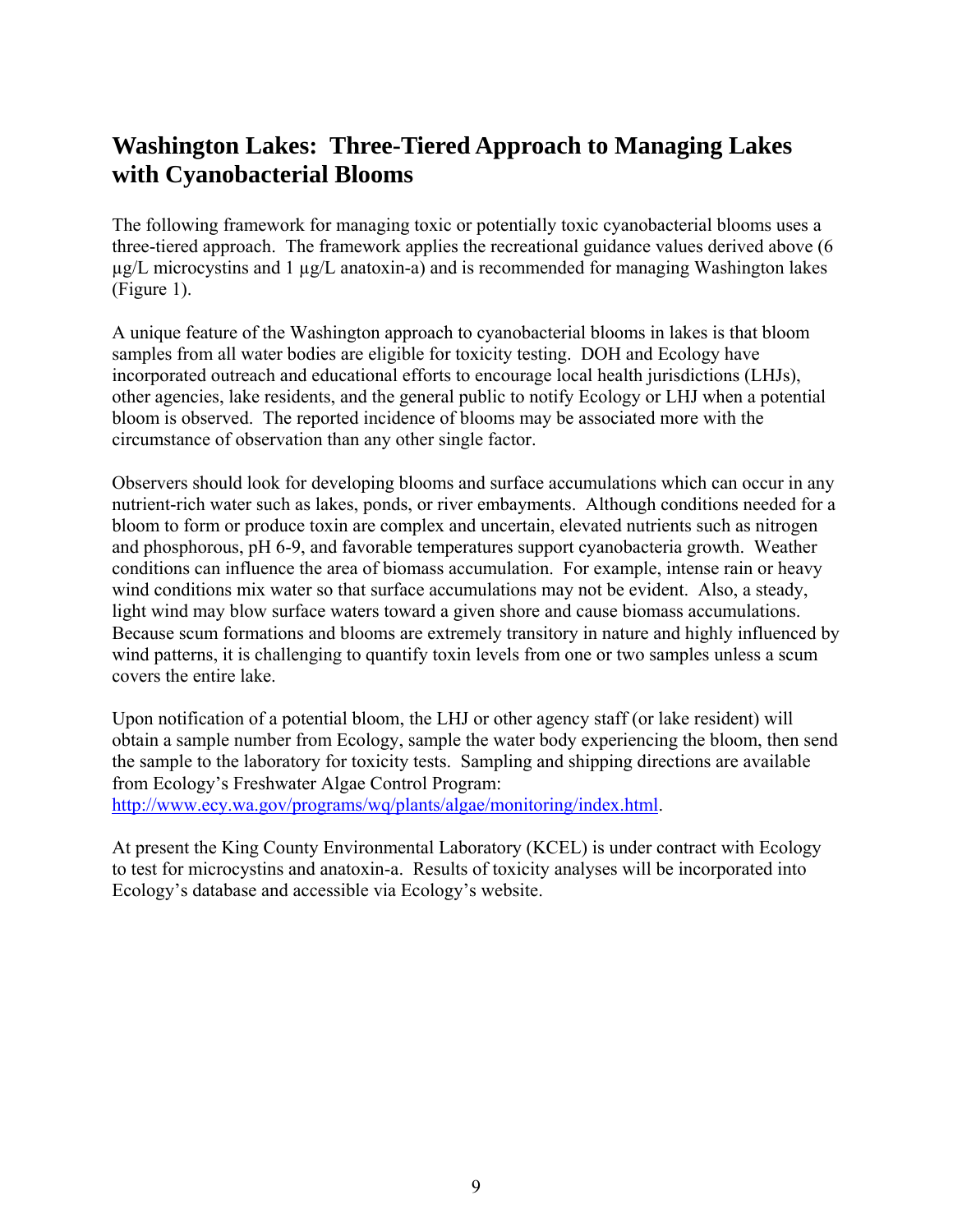**Figure 1.** Three-tiered approach to managing Washington water bodies with cyanobacterial blooms.



#### **Tier I**

A sample of a visible cyanobacteria bloom or scum is sent for phytoplankton examination and toxicity testing. Results are sent to the appropriate LHJ, to the agency that sent in the sample, and posted to Ecology's Freshwater Algae Program list serve. If the sample is dominated by potentially toxic cyanobacteria, the LHJ should post a CAUTION sign (Figures 1, A1). A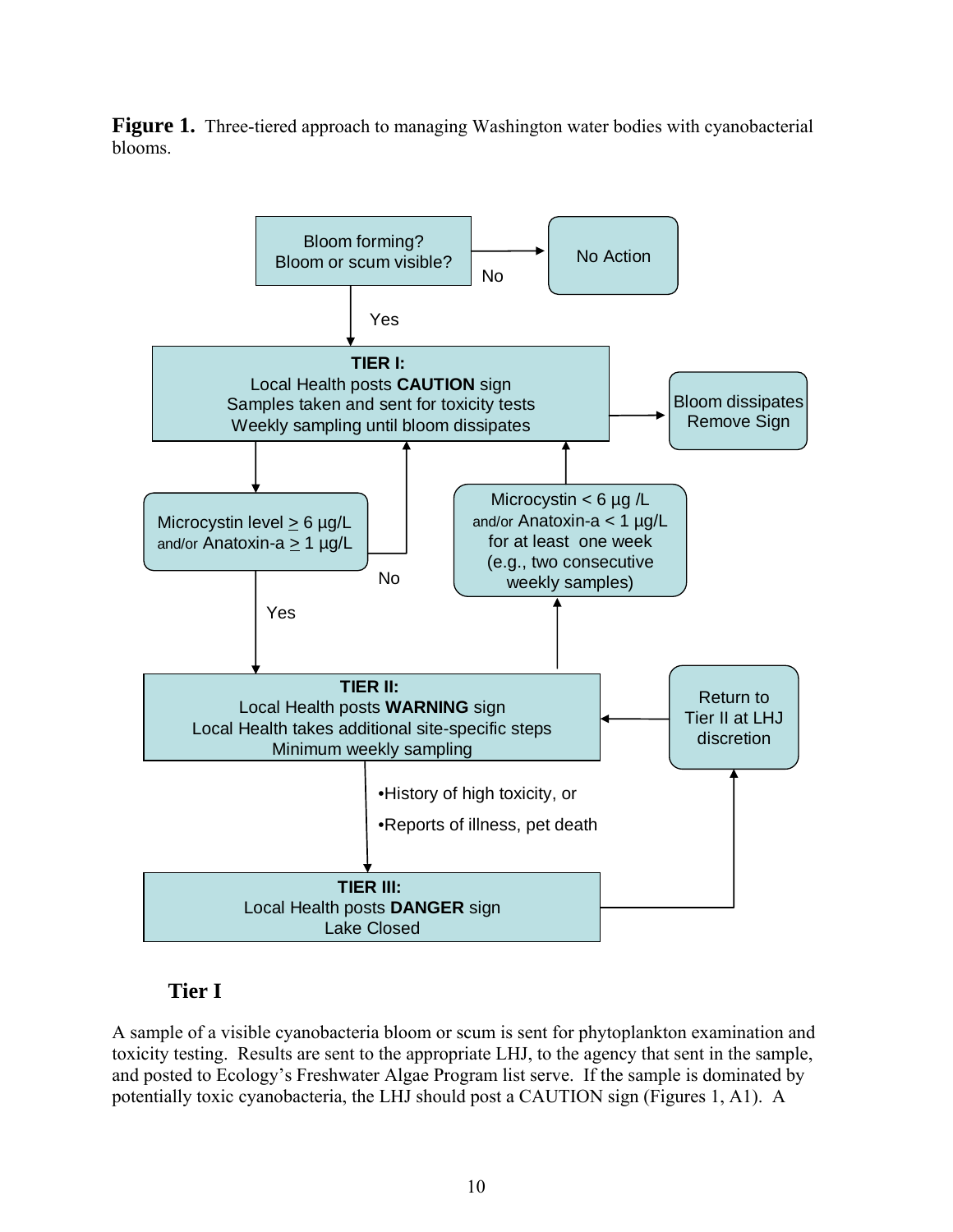CAUTION advisory is intended to provide the public with information that a public health hazard might exist. In Washington, local jurisdictions have the authority to post advisories on water bodies within their districts (RCW 70.05.070).

If the bloom dissipates, the LHJ should remove the sign. If the bloom remains but microcystin levels are below 6 µg/L and/or anatoxin-a levels are below 1 µg/L, the CAUTION sign should remain posted. If the sample contains microcystin values equal to or greater than 6 µg/L and/or anatoxin-a values equal to or greater than 1 µg/L, move to Tier II.

#### **Tier II**

If microcystin levels are 6  $\mu$ g/L or higher and/or anatoxin-a levels are 1  $\mu$ g/L or higher, the LHJ should post a WARNING sign (Figures 1, A2). The lake should be sampled weekly, at a minimum, with the WARNING sign posted as long as microcystin concentrations are 6 µg/L or higher and/or anatoxin-a levels are 1  $\mu$ g/L or higher. DOH recommends that LHJs wait one week once microcystin levels fall below 6 µg/L and/or anatoxin-a levels fall below 1 µg/L before retracting an advisory.

Toxin levels may be at their highest during bloom die-offs even though the water looks "normal." Another consideration is that toxin levels may be significantly lower due to temporary changes in weather conditions rather than changes in the cyanobacteria population. Heavy wind and/or intense rainfall can redistribute cyanobacteria throughout the lake and throughout the water column with little change in the total number of cyanobacteria cells. This makes it difficult to assess whether a bloom is declining or not. Therefore, DOH recommends that LHJs do not lift advisories unless they check the lake under weather conditions that are conducive with biomass accumulation (relatively calm or a light steady wind and little or no rainfall).

At this point, the LHJ might want to take additional steps in communicating risk, depending on severity of the bloom and historical use of the lake (i.e., a highly used access point such as a dog park might warrant greater outreach efforts as compared with a lake not known for any recreational activity). Time of year is another factor to consider since there is usually much less human recreational activity in Washington lakes in the winter due to lower temperatures. One possible risk communication tool is a press release by the LHJ. Another would be to notify local veterinarians and fish and wildlife officials so that they may issue information regarding the bloom. In certain situations, some LHJs have mailed notifications to local lakefront residents after confirmation of cyanobacterial toxicity. Other possible measures used to reach lakefront residents include radio messages or the internet via a list serve or "blast" email. DOH anticipates that successful LHJ outreach efforts may be duplicated in other counties as results of successful efforts become known.

If a lake has a history of high toxicity, if toxin concentrations are extremely high, or if pet illnesses/death or human symptoms are reported, move to Tier III. Implementation of Tier III is based on judgment of the LHJ and local knowledge of the water body.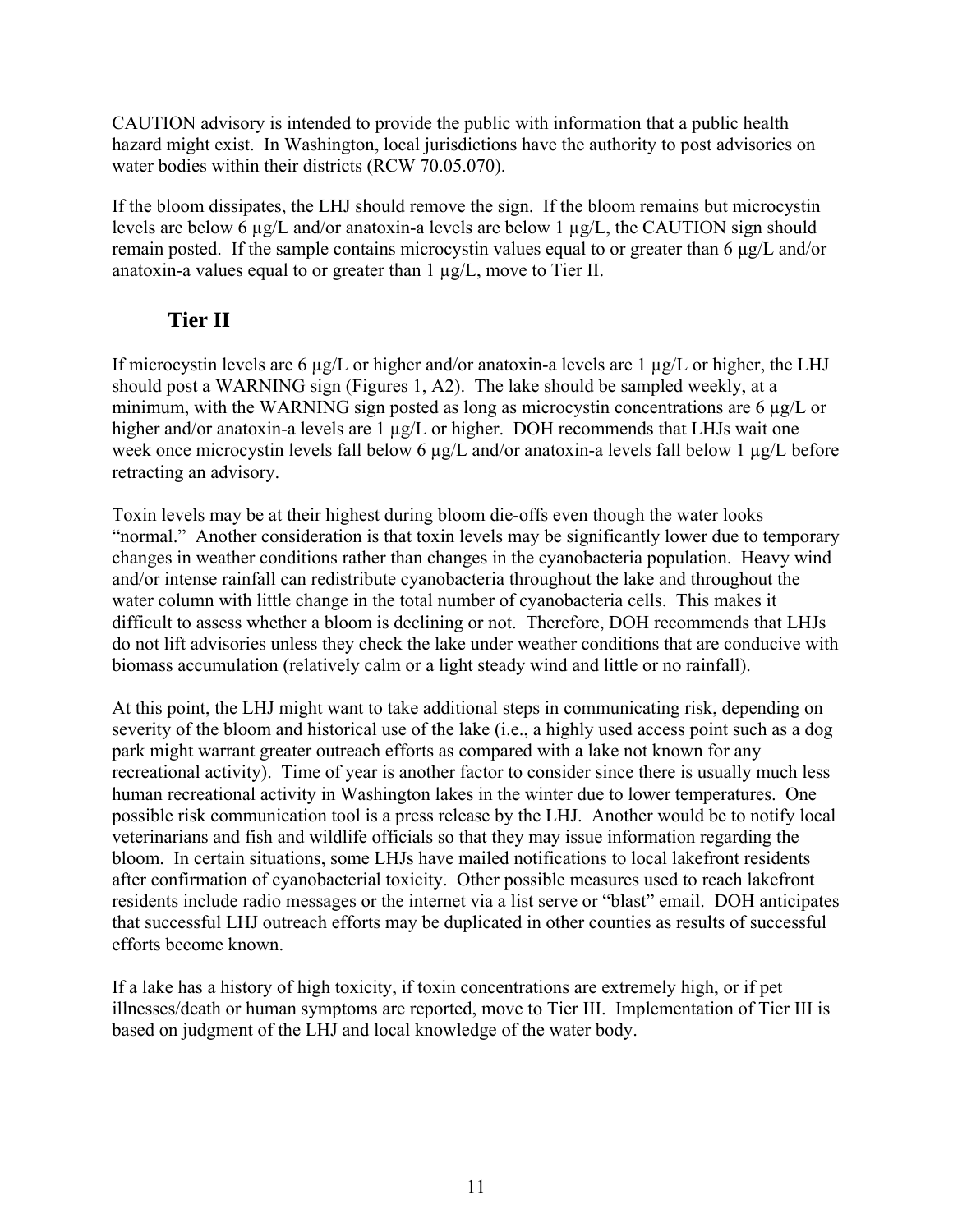### **Tier III**

<span id="page-17-0"></span>Under certain circumstances, a LHJ may wish to close a lake with unusually high microcystin or anatoxin-a concentrations. At the discretion of the LHJ, a water body can be posted as DANGER – Closed (Figures 1, A3). Examples include:

- very dense blooms covering an entire lake
- confirmed pet illnesses or death
- reported human illness.

The LHJ should post a press release to notify the general public of a lake closure. Also, LHJs should follow whatever additional methods of outreach, including those listed under Tier II, that will best inform public beach users and lake front residents of the risks from cyanotoxins and how to avoid these risks.

Retraction of a lake closure is also at the discretion of the LHJ. DOH recommends posting a WARNING sign and following Tier II recommendations after retracting a lake closure until microcystin levels are less than 6 µg/L and/or anatoxin-a levels are less than µg/L (Figure 1).

Ecology's Freshwater Algae Control Program will add microcystin and anatoxin-a results to their website database as results are received from the laboratory. For Tier II and Tier III, actions taken by the LHJ such as posting or closing a lake will be published on the website and posted on Ecology's list serve.

## **Risk Perspective**

Recognizing that local health jurisdictions may not have sufficient funds to enable the level of effort described in these guidelines, DOH would like to provide some perspective on the relative public health importance of cyanobacteria monitoring activities. It is beyond the scope of this document to compare or rank a relative risk of environmental contaminant exposures such as cyanotoxins, PCBs, lead, or mercury. We do know that exposure to cyanobacterial toxins may cause symptoms ranging from skin irritation to gastrointestinal upset to neurological problems to death. In the recent past, toxic blooms in Washington lakes have led to the death of small and large animals. DOH is concerned about potential impacts on humans and pets after short-term exposure to the nerve toxins and on impacts to humans and pets from long-term exposure to the liver toxins.

While potential impacts to public health from cyanotoxins are high, associated costs for sampling and toxicity tests are low. Ecology has provided financial assistance to cover the expense of microcystin and anatoxin-a toxicity testing through the Freshwater Algae Control Program. A limited number of microcystin sample kits (including mailers) are available for free from DOH. At this time, a larger sample size (and kit) is needed for anatoxin-a tests than for microcystins; this kit is not available from Ecology or DOH. In summary, LHJ costs would include staff time to sample a potential toxic bloom, cost of sample jars for anatoxin-a samples, and cost of mailing sample kits to the laboratory.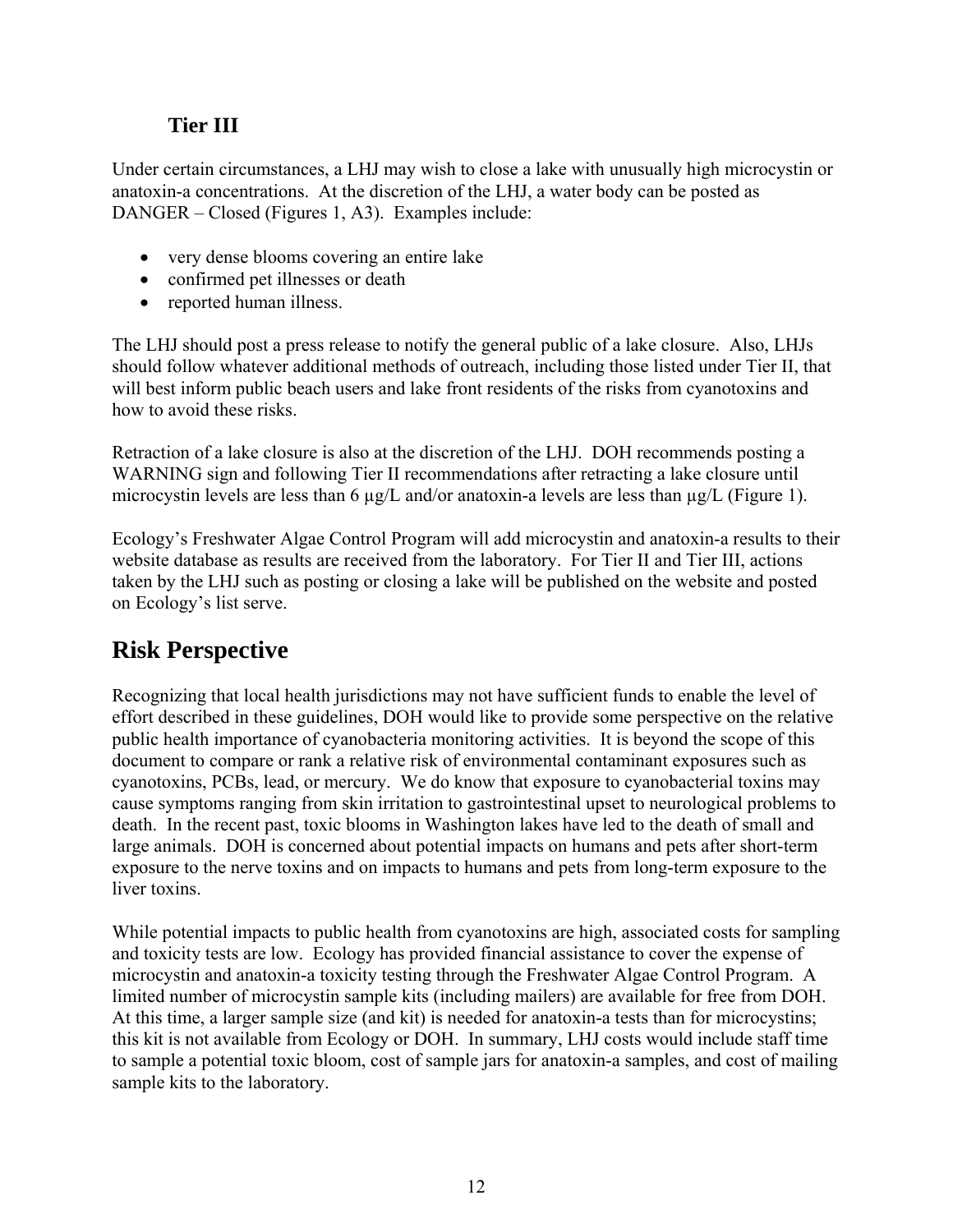## <span id="page-18-0"></span>**Summary**

This document offers a recreational guideline value for microcystins calculated as follows:

#### Guidance value  $(\mu g/L) = \underline{TDI} \times \underline{BW}$ , where  **IR**

 $TDI = 0.04 \mu g/kg$ -day  $BW = 15$  kg child  $IR = 0.05$  L/h, assuming 2 h/d.

The resulting (provisional) recreational guidance value of  $6 \mu g/L$  (microcystins) is used in a three-tiered framework for LHJs or the appropriate local agency to follow in the event of a toxic bloom.

DOH recommends an interim (provisional) recreational guidance value of 1 ug/L anatoxin-a. This recommendation provides an adequate margin of safety of about three orders of magnitude and is based on a systemic toxicity study in mice exposed to anatoxin-a for 28 days (Fawell et al. 1999). When an acute RfD becomes available, DOH will reassess this interim anatoxin-a guidance value. The interim (provisional) recreational guidance value of 1 ug/L anatoxin-a is also used in a three-tiered lake management framework.

When a cyanobacterial bloom is developing or a bloom or scum is observed, LHJs may post CAUTION signs while samples are being tested for toxicity (Tier I). The CAUTION signs remain posted until the bloom dissipates (if microcystin levels remain below 6 µg/L and/or anatoxin-a levels remain below 1  $\mu$ g/L).

If microcystin levels are above 6 µg/L, the LHJ posts WARNING signs until levels fall below 6  $\mu$ g/L for at least one week (Tier II). Similarly, if anatoxin-a levels are above 1  $\mu$ g/L, the LHJ posts WARNING signs until levels fall below 1 µg/L for at least one week (Tier II). LHJs may conduct additional outreach efforts as needed. Under rare circumstances, a LHJ may need to post DANGER signs (Lake Closed), which revert to WARNING signs at the LHJ's discretion.

Ecology and DOH personnel are available to discuss results of lake testing and consult with LHJs during their decision-making process. As part of statewide outreach efforts, DOH will coordinate with Ecology and local agencies to post advisories under the BEACH program's website. Ecology will update and maintain lake toxicity data on its Freshwater Algae Control Program website and list serve. Finally, each agency has additional information on freshwater algae and toxicity issues available on its website as a public education and risk communication resource.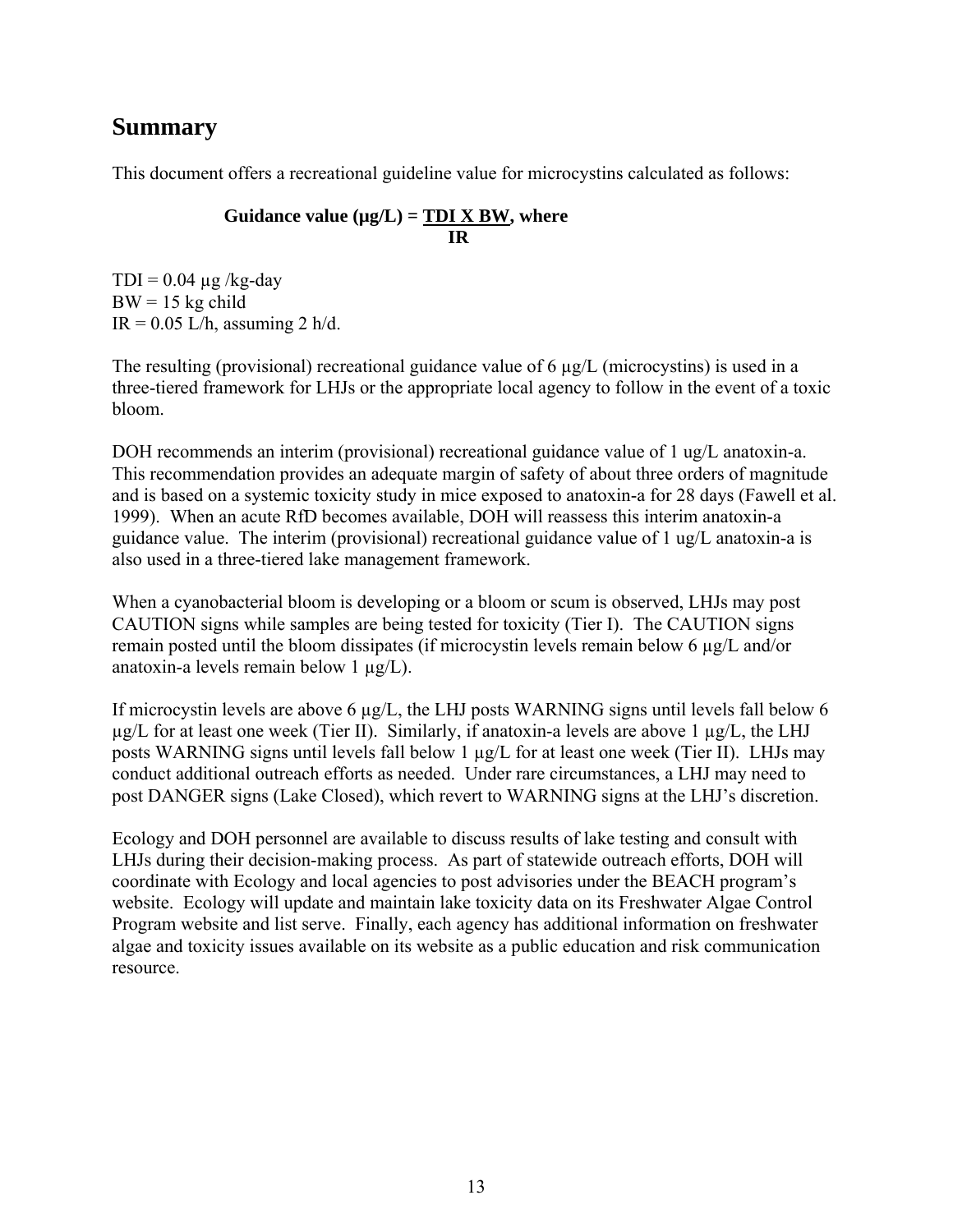### <span id="page-19-0"></span>**References**

Astrachan, NB and B.G. Archer. 1981. Simplified monitoring of anatoxin-a by reverse-phase high performance liquid chromatography and the sub-acute effects of anatoxin-a in rats. In: The Water Environment: Algal Toxins and Health, W.W. Carmichael, Ed. Plenum Press, New York, NY. p. 437-446.

Astrachan, N.B., B.G. Archer, and D.R. Hilbelink. 1980. Evaluation of the subacute toxicity and teratogenicity of anatoxin-a. Toxicon. 18(5-6):684-688.

Botana, L. 2007. Phycotoxins. Chemistry and Biochemistry. Blackwell Publishing. ISBN-13: 978-0-8138-2700-1. 345 pp.

Carey, C, J. Haney, and K. Cottingham. 2007. First Report of microcystin-LR in the cyanobaterium *Gloeotrichia echinulata*. Environmental Toxicology. Wiley InterScience ([www.interscience.wiley.com\)](http://www.interscience.wiley.com/). DOI 10.1002/tox.20245.

Falconer, I. 2005. Cyanobacterial toxins of drinking water supplies: cylindrospermopsins and microcystins. CRC Press. ISBN 0-415-31879-3. 279 pp.

Fawell, J.F and H.A. James. 1994. Toxins from blue-green algae: Toxicological assessment of anatoxin-a and a method for its determination in reservoir water. FWR Report No. FR0492/DoE372.

Fawell, J.K., R.E. Mitchell, R.E. Hill, and D.J. Everett. 1999. The toxicity of cyanobacterial toxins in the mouse: II Anatoxin-a. Hum. Exp. Toxicol. 18(3):168-173.

Fitzgeorge, R., S. Clark, C. Keevil. 1994. Routes of intoxication. In: Codd, G.A., Jefferies, T.M., Keevil, C.W., Potter P., eds. Detection methods for cyanobacterial toxins. Cambridge, Royal Society of Chemistry. Pp. 69-74.

Gorham, P.R. (1964). Toxic algae. In: D. F. Jackson (ed.) Algae and Man. Plenum Press: New York, pp. 307-336. 434 pp.

Huisman, J., H. Matthijs, and P. Visser. 2005. Harmful Cyanobacteria. AQEC 3. Springer. Netherlands. ISBN 1-4020-3009-6. 241 pp

MacKintosh, C., K.A. Beattie, S. Klumpp, P. Cohen, G.A. Codd (1990). Cyanobacterial microcystin-LR is a potent and specific inhibitor of protein phosphatases 1 and 2a from both mammals and higher plants. Federation of the European Biochemical Society Letters. 264:187- 192.

Merck Veterinary Manual. 2008. [Merck & Co., Inc.](http://www.merckveterinarymanual.com/mvm/htm/present/mvm_mercklink.htm) Whitehouse Station NJ, USA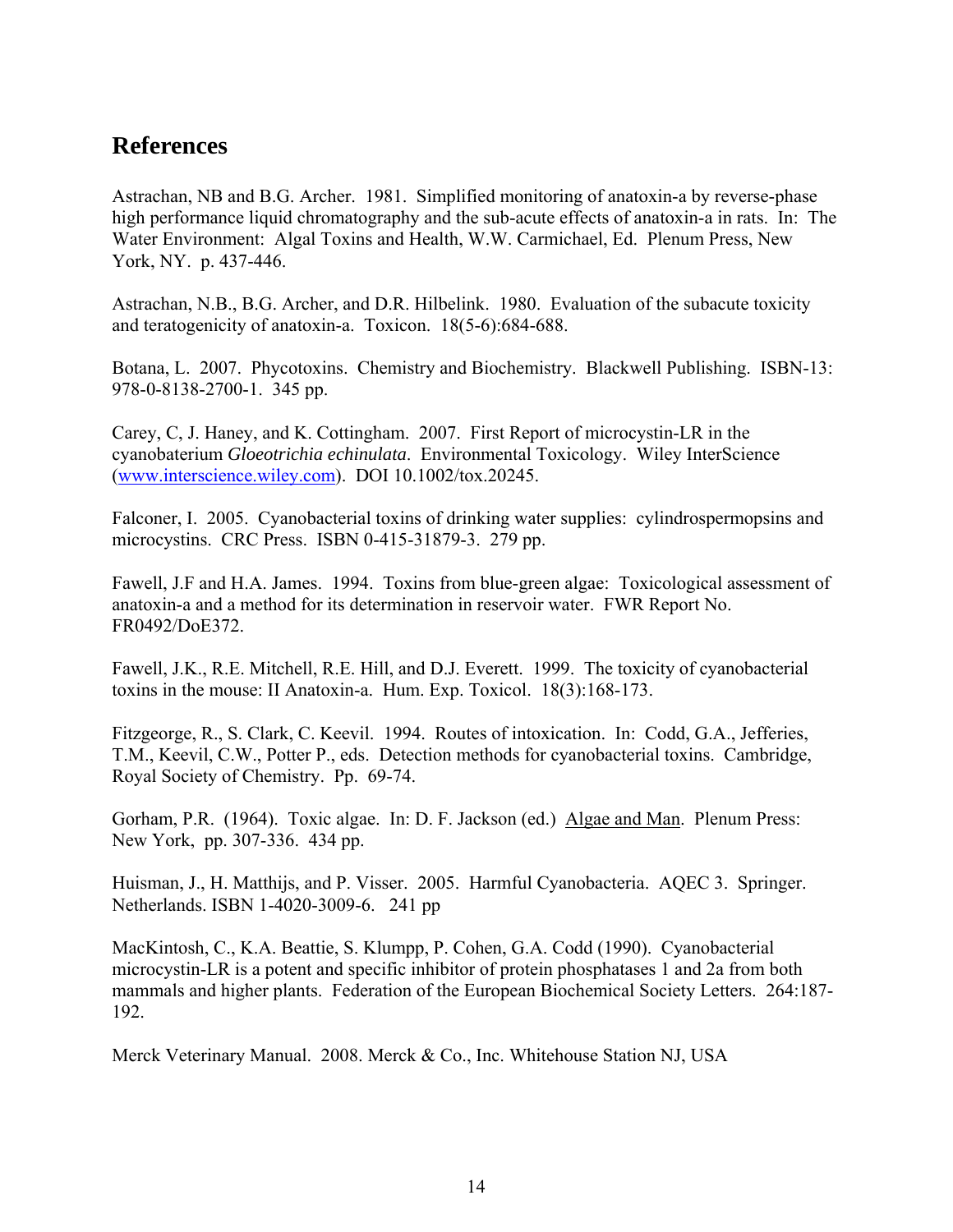Metcalf, J.S. and G.A. Codd. 2004. Cyanobacterial Toxins in the Water Environment. FR/R0009. Foundation for Water Research. 36 pp.

Stevens, D, and R. Krieger. 1991. Effect of route of exposure and repeated doses on the acute toxicity in mice of the cyanobacterial nicotinic alkaloid anatoxin-a. Toxicon. 29(1):134-138.

Stone, D. and W. Bress. 2007. Addressing Public Health Risks for Cyanobacteria in Recreational Freshwaters: The Oregon and Vermont Framework. SETAC. (3)1:137-143.

USEPA. 2006a. Toxicological Reviews of Cyanobacterial Toxins: Microcystins LR, RR, YR and LA (External Review Draft). U.S. Environmental Protection Agency, Washington, DC, EPA/600/R-06/139, 2006.

USEPA. 2006b. Toxicological Reviews of Cyanobacterial Toxins: Anatoxin-a (External Review Draft). U.S. Environmental Protection Agency, Washington, DC, NCEA-C-1743, 2006.

WHO. 1999. Toxic Cyanobacteria in Water. A guide to their public health consequences, monitoring and management. I. Chorus and J. Bartram, eds. Taylor and Francis. New York and London. 416 pp.

WHO. 2003. Guidelines for safe recreational water environments. Volume 1: Coastal and fresh waters. World Health Organization. Geneva. 219 pp.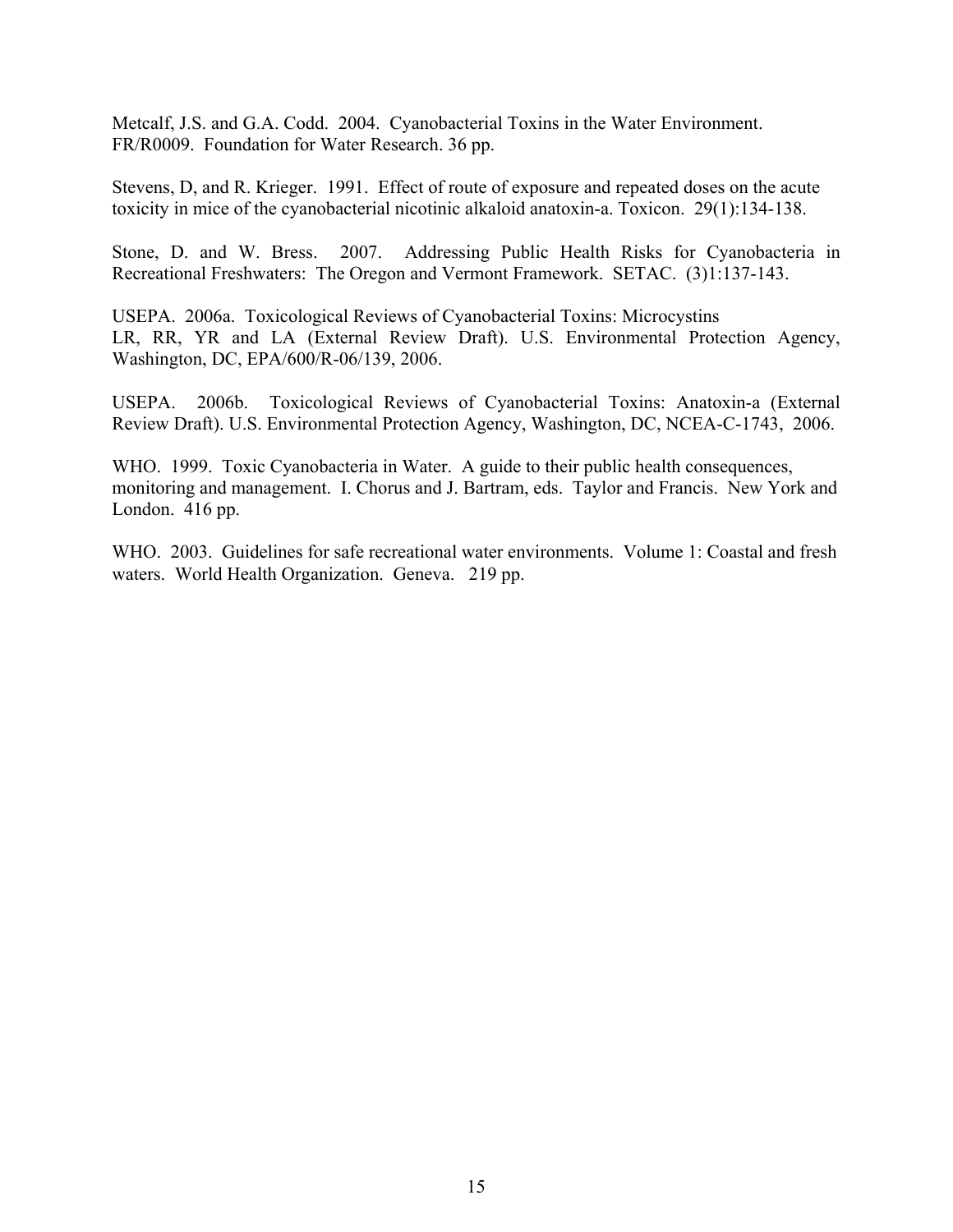# **Appendix A**

<span id="page-21-0"></span>**Caution, Warning and Danger Signs: A Three-Tiered Approach**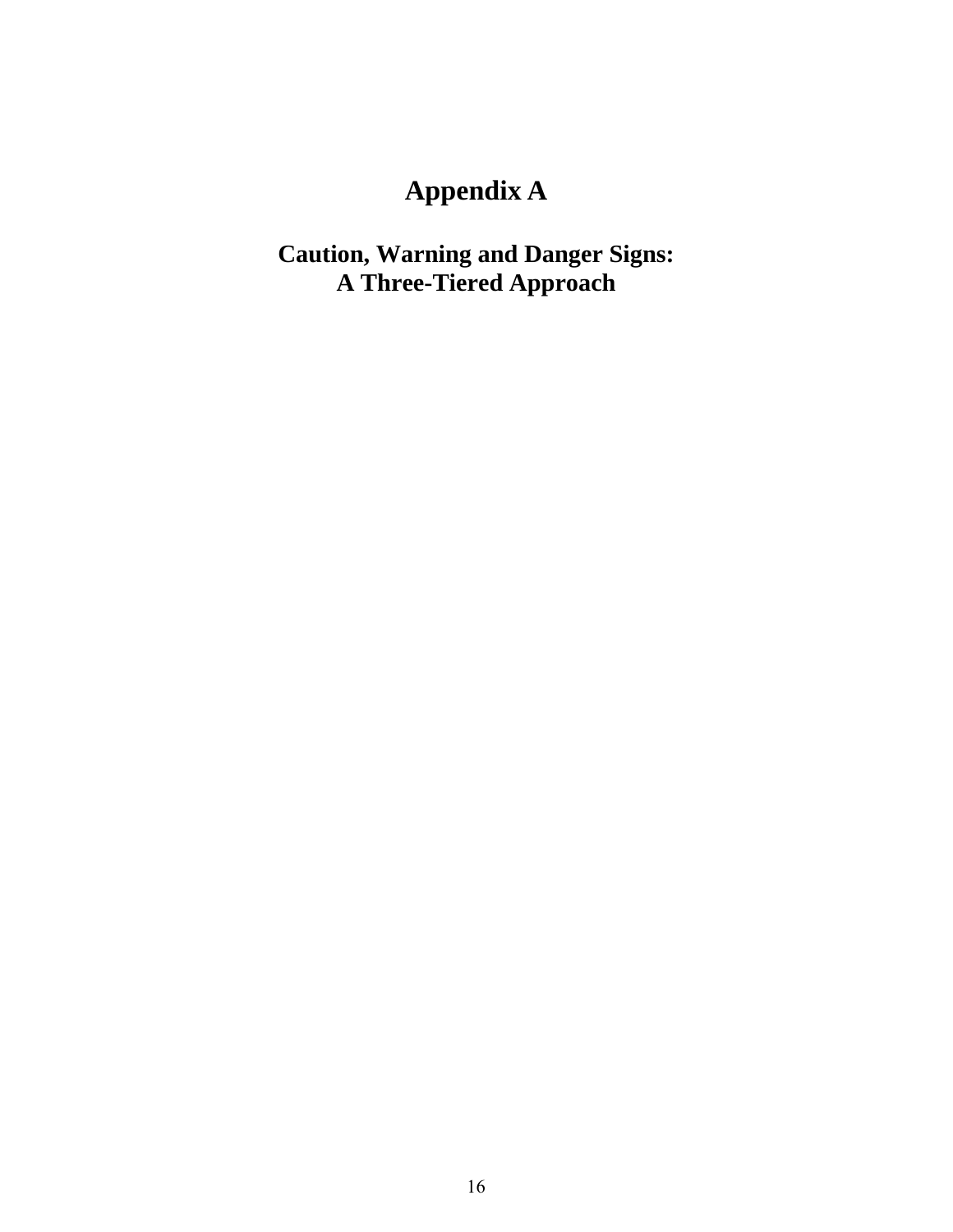



For more information: www.doh.wa.gov/ehp/algae/ www.ecy.wa.gov/programs/wq/plants/algae/index.html

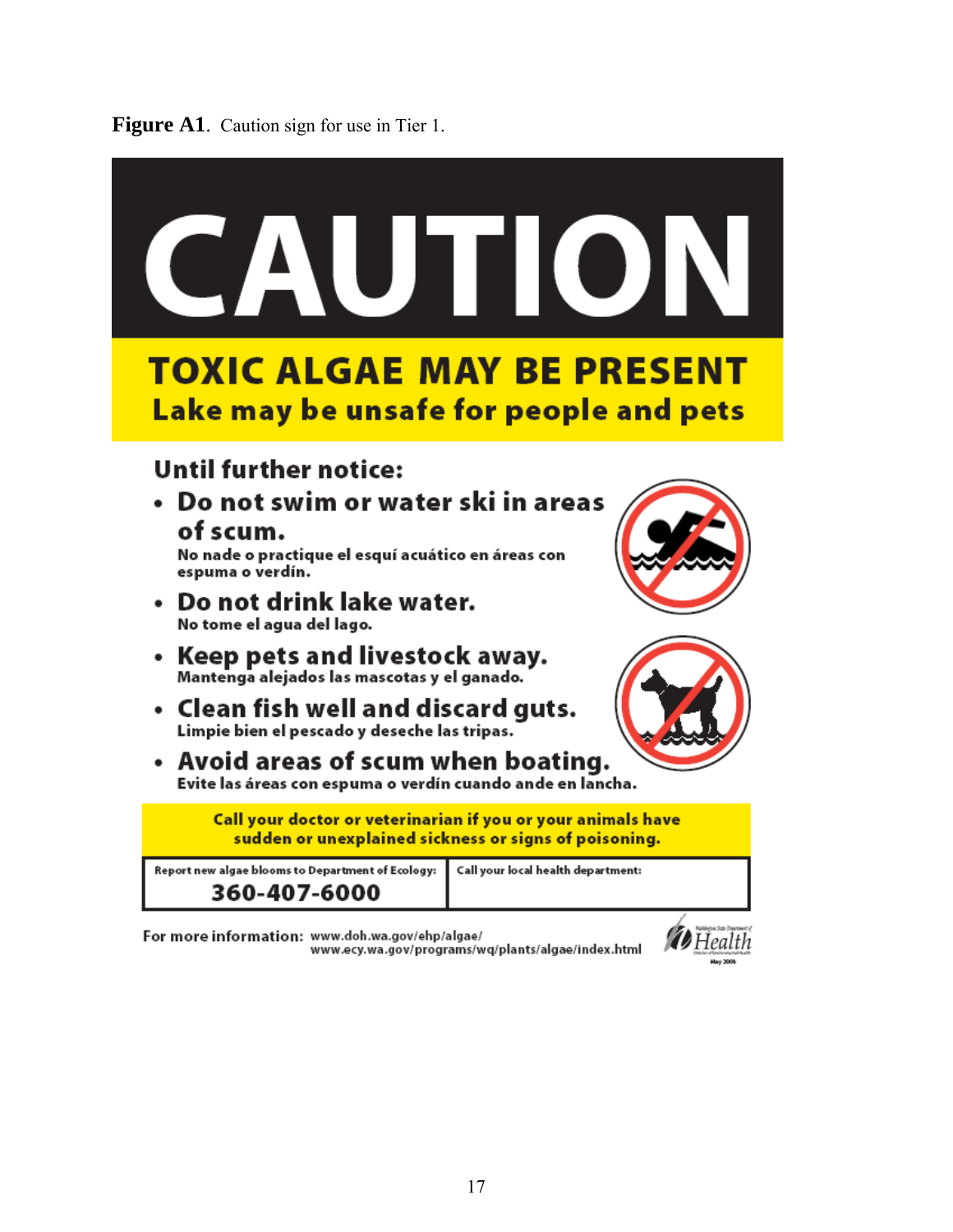